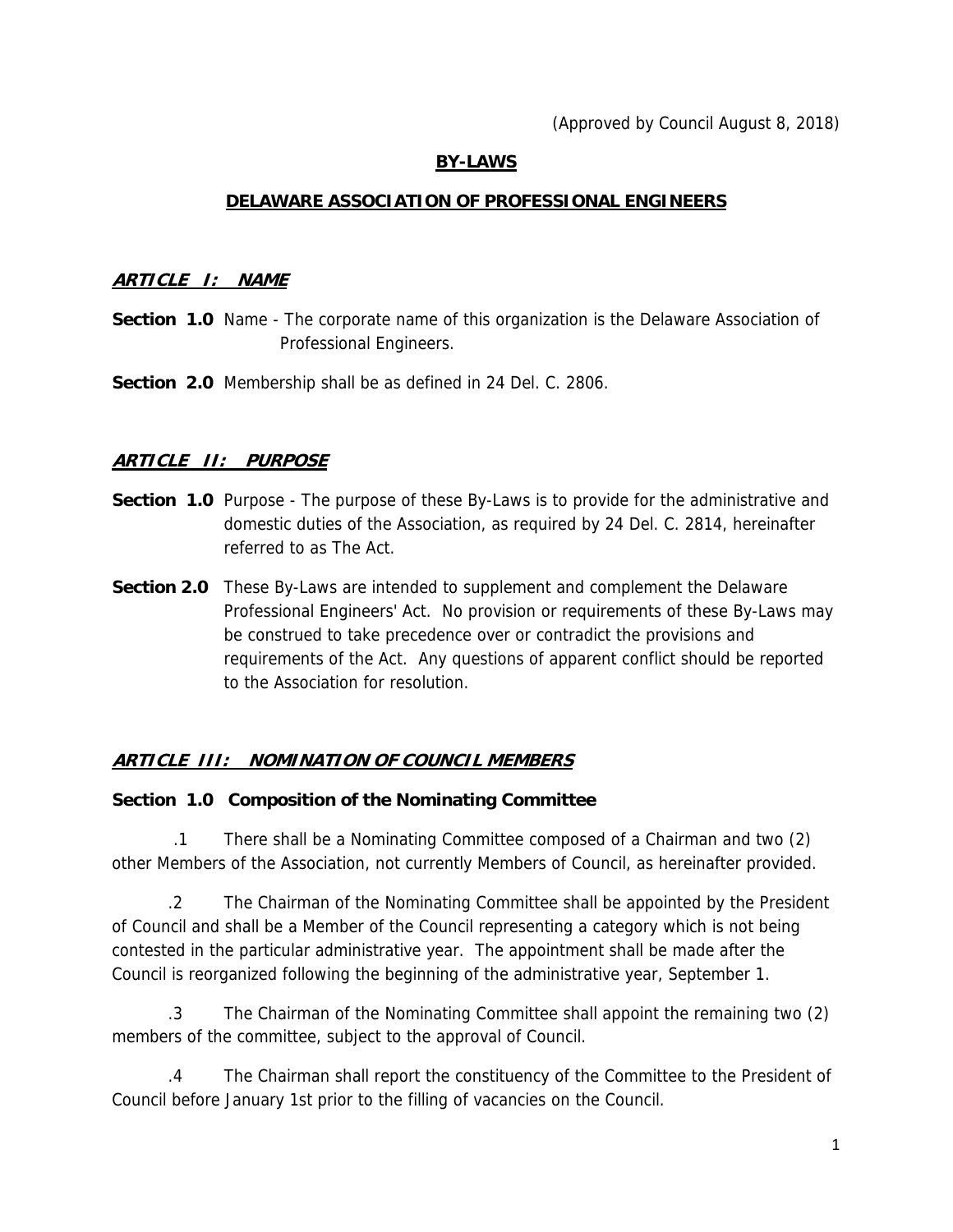### **Section 2.0 Nomination by Petition**

 .1 Any Member of the Association who seeks Council membership must originate a Nominating Petition consisting of a written affidavit affirming the Petitioner's willingness to serve as a Member of the Council. This Petition shall be supported by the signatures of at least ten (10) Members on the active roster of the Association and it shall be accompanied by a biographical sketch of the Petitioner on the standard form obtainable from the Association Office.

.2 Nominations by petition shall be received by the Secretary of the Council by May 1 to be eligible for placement on the ballot.

 .3 Nominations by petition shall be rejected should the Petitioner not meet the qualifications as prescribed by the Act, or if the petition is incomplete.

### **Section 3.0 Procedures for the Nominating Committee**

- .1 The Nominating Committee shall receive all petitions for nomination by May 2.
- .2 The Nominating Committee shall process the petitions for nomination.
- .3 There shall be at least one candidate for each vacancy on the Council.

 .4 Should NOMINATIONS BY PETITION, as outlined herein, fail to produce one (1) candidate for each vacancy in question, the Nominating Committee shall nominate sufficient consenting Members of the Association, in order that the ballot may contain at least one (1) nominee for each vacancy. Each nominee so selected shall provide a biographical sketch on the standard form to be provided for this purpose and obtainable from the Association Office.

 .5 The Nominating Committee shall report names of nominees to the President of the Council no later than May 21 in order that the Council may prepare ballots for distribution by June 15.

# **ARTICLE IV: ELECTION OF COUNCIL MEMBERS**

### **Section 1.0 Ballots**

 .1 By June 15, the Secretary of the Council shall distribute ballots to the Members on the Active Roster of the Association. Distribution shall occur through the procedure determined by Council which may include, without limitation, electronic communication and voting.

 .2 Biographical sketches prepared on the Association's standard form by each nominee will be available on Council's website.

.3 The Ballot shall clearly state: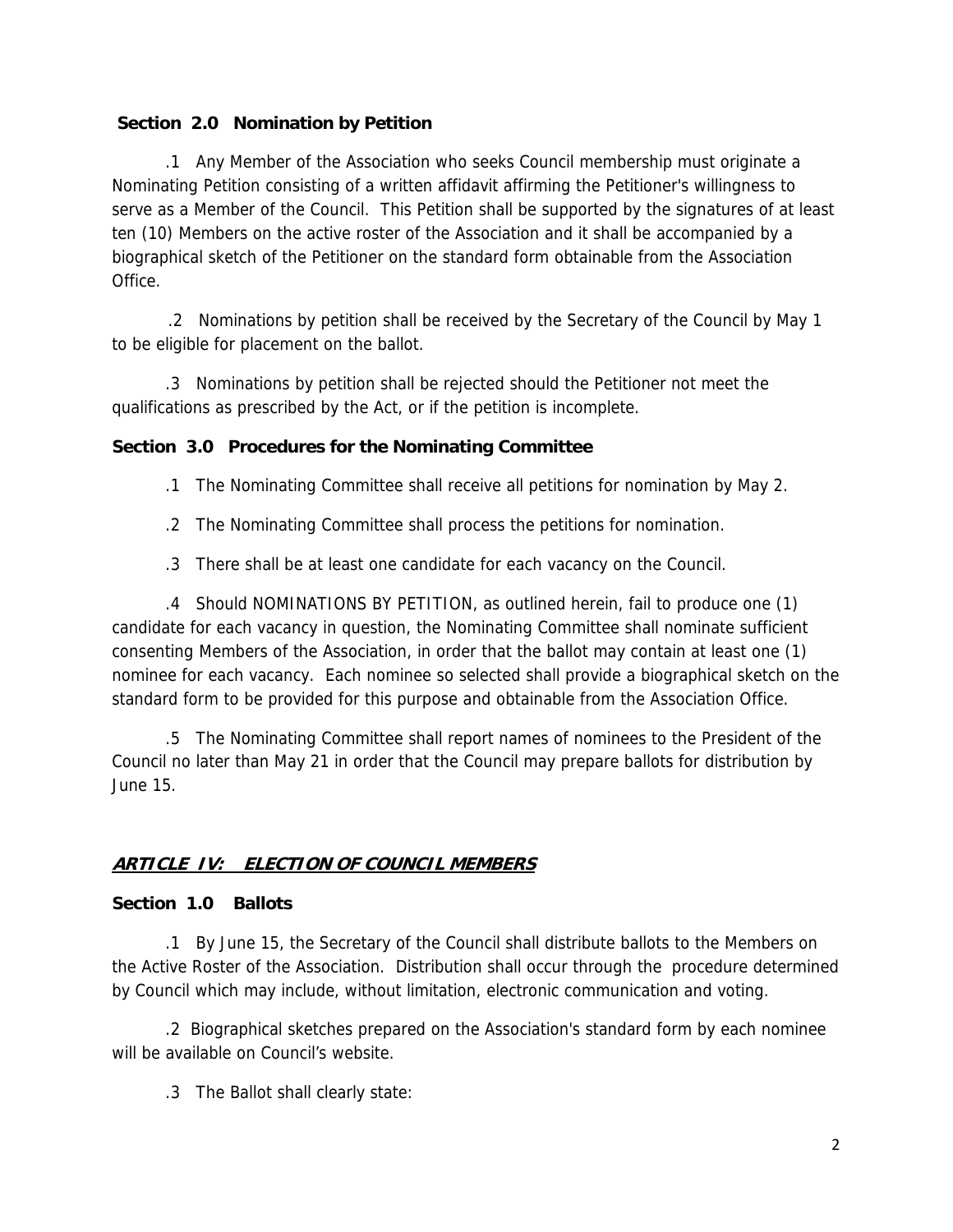- .1 The names of the nominees for each vacancy.
- .2 That each Member is to vote for one nominee to fill each forthcoming vacancy.
- .3 That the ballot must be received in the office of the Delaware Association of Professional Engineers no later than July 15 in order to be valid.

### **Section 2.0 Teller and Election Results**

 .1 The President of the Council shall appoint a Member of the Council, who is not among the nominees listed in the ballot, to act as Teller.

 .2 The President of the Council shall be notified immediately in the event of a tie vote or challenge.

 .3 A challenge may be instituted by any Member of the Association who is prepared to support charges concerning:

- .1 The qualifications of a nominee
- .2 The qualifications of the Teller
- .3 The validity of a ballot

 .4 After the ballots are tallied according to the procedure determined by Council, the Teller shall advise the President of the Council, in writing, on or before August 2, the exact count of votes for all nominees and the total invalid ballots. A plurality of the valid ballots shall determine the nominee who is elected as incoming Member of the Council.

### **Section 3.0 Tie Vote or Challenge**

 .1 Should a tie vote occur for the election of a Member of the Council, the President of the Council shall convene a special meeting of the Council prior to August 8. At this meeting, the tie vote shall be resolved by secret ballot of the Members of the Council present.

 .2 Should a challenge occur, the President of the Council shall convene a special meeting of the Council prior to August 8. At this meeting, the Council shall address itself to the challenge and decide thereon.

 .3 Should a tie vote or challenge occur, the nominees shall be informed of same and of the action taken by the Council.

# **Section 4.0 Notification of Election**

 .1 The Council shall certify the election and the President of the Council shall instruct the Secretary to inform all nominees, prior to August 15, the results of the vote including the vote count.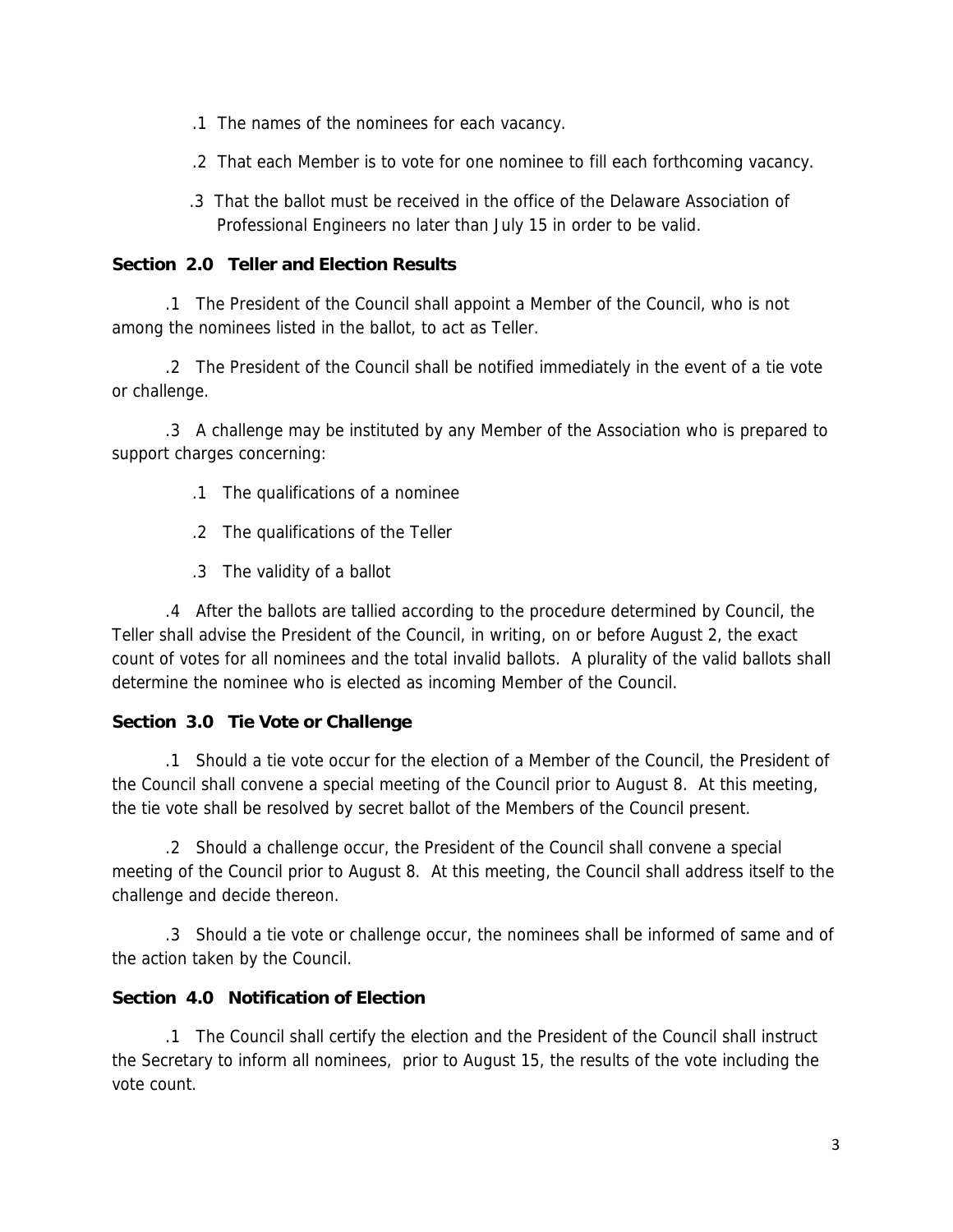.2 The results of the election shall be turned over to the Chairman of the Public Information Committee for distribution in accordance with Article XV, Section 7.

## **ARTICLE V: APPOINTMENT OF COUNCIL MEMBERS BY THE GOVERNOR**

#### **Section 1.0 Appointment of Council Members**

Appointment of Council Members shall be made in a manner consistent with the Act under §2807 and 2808.

### **Section 2.0 Vacancy of Appointed Member**

Should an appointed Membership on Council become vacant for any reason, Council shall immediately advise the Governor and request that another person be appointed in accordance with Section 1.1 of this Article to fill this vacancy.

# **ARTICLE VI: NOMINATION & ELECTION OF OFFICERS OF COUNCIL**

#### **Section 1.0 Nomination of Officers of Council**

.1 The Executive Committee shall nominate and present to Council at the August Council meeting, a slate of officers of the Council for the forthcoming Council year.

.2 All newly elected, but not yet seated, members of Council shall be invited to attend the August Council meeting at which the proposed slate of Officers of Council is presented.

### **Section 2.0 Officers and Time of Election**

 .1 Officers of the Council consist of a President, Vice-President, Secretary, and Treasurer and shall be ranked in that order for purposes of conducting Council Meetings and other business.

 .2 Election of officers shall take place after the new Council composition becomes effective on September 1, but not later than October 1.

 .3 The highest ranking officer of the previous Council remaining shall convene the meeting, preside as the President pro-tempore, and declare a quorum present as provided in the Act.

 .4 The Immediate Past President shall act in an advisory capacity but shall not be entitled to vote if his term as a Council Member has expired.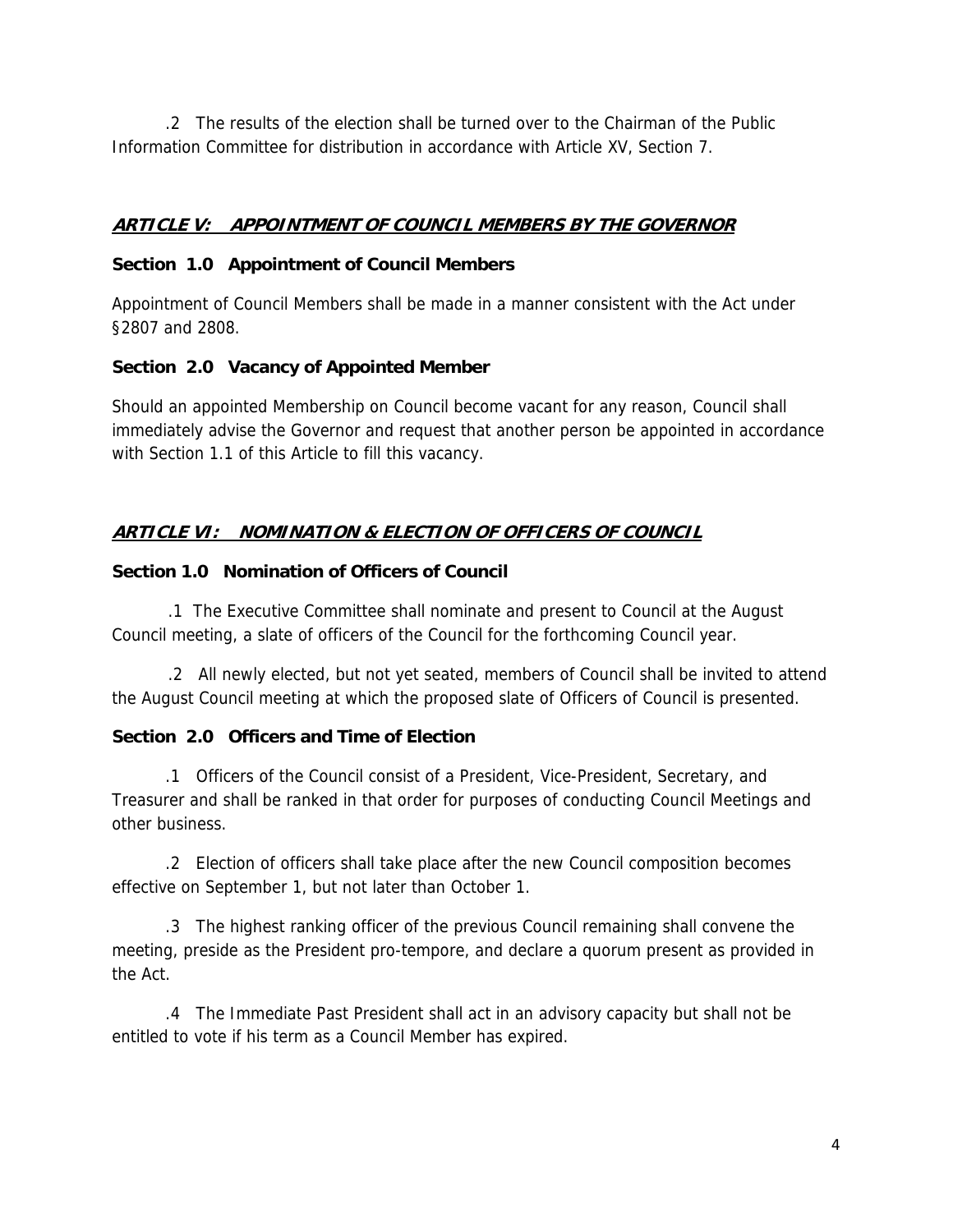#### **Section 3.0 Election of Officers**

 .1 In addition to those individuals nominated in accordance with Section 1.0 above, any Member of the Council, unless disqualified for successive term by Law, may be nominated by any other Member of the Council for the office of President of the Council. Each nomination shall be seconded by another Member of the Council.

 .2 The new President of the Council shall be declared elected by a majority vote of Members of the Council. The new President shall immediately take office and preside over the meeting, unless elected in absentia, in which case the President pro-tempore shall continue to preside until election of the Vice-President.

 .3 Nomination and election of the Vice-President of the Council shall take place in the same manner as for the President as stated in .1 and .2 above, except that the Vice-President shall not immediately preside unless the President was elected in absentia. In case the President was elected in absentia, the nominees for Vice-President shall be from among those present.

 .4 In turn, additional Members of the Council may be nominated, and the nominations seconded by any other Member of the Council and duly elected by a majority vote of the Members of the Council present for the offices of Secretary and Treasurer of the Council.

#### **Section 4.0 Notification of the Association**

The results of the election of officers shall be turned over to the Chairman of the Public Information Committee who shall advise all Members of the Association after election, and prior to November 1.

### **ARTICLE VII: DUTIES OF THE OFFICERS**

#### **Section 1.0 Duties of the President shall be:**

.1 To preside at all meetings, when present.

 .2 To appoint, with approval of Council, Chairmen of standing committees, unless otherwise provided.

 .3 To present to the Council, the Annual Report of the activities during his term of office, which report may be used, upon approval of Council, for the Annual Report to the Governor as provided by the Act.

 .4 To appoint all members of special committees unless specific action of the Council names the personnel of the committee.

.5 To act as chief executive officer in connection with the business of the Council.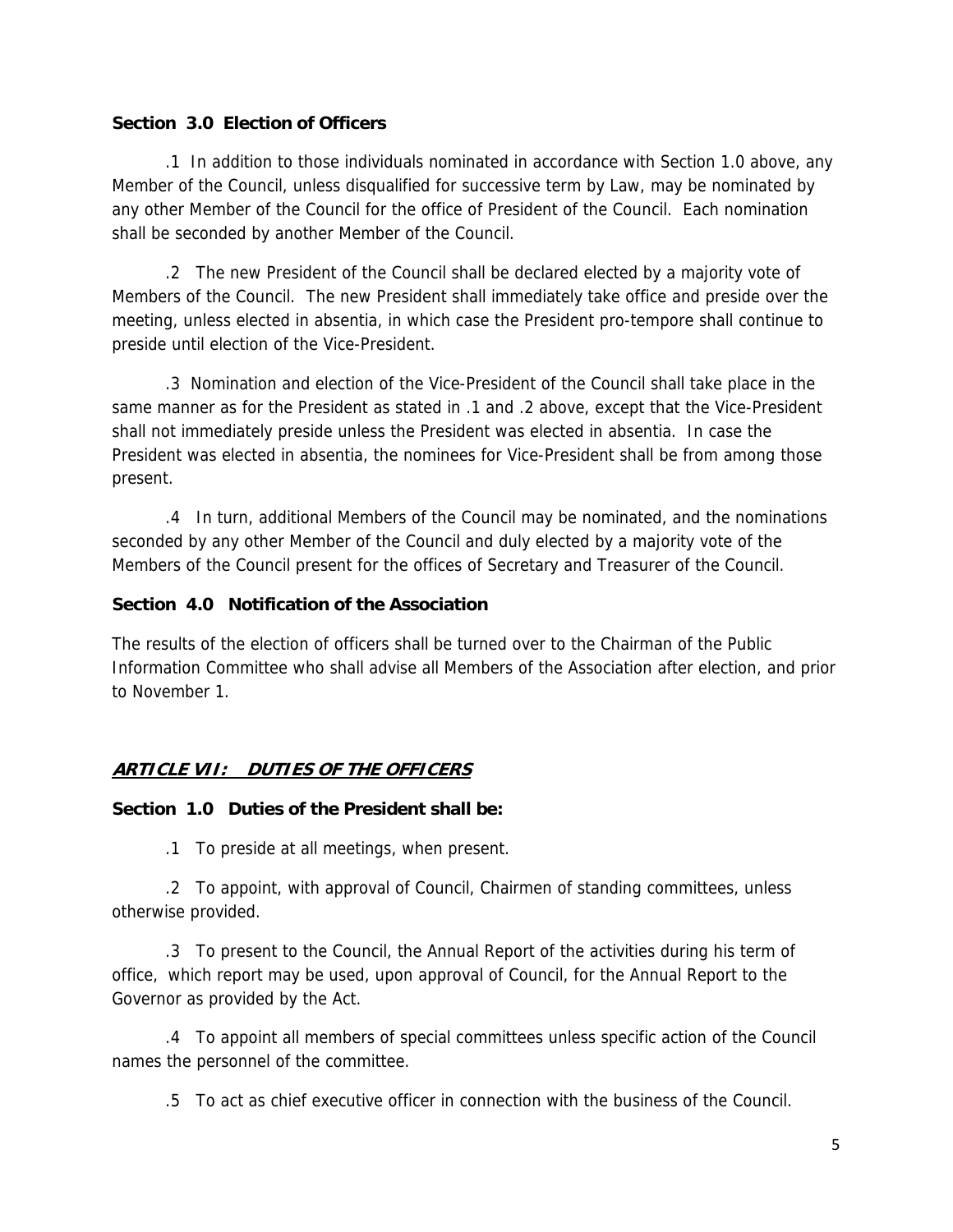- .6 To sign all certificates and other official documents.
- .7 To act as an ex-officio member of all committees.

 .8 To interpret, when required, 24 Del. C., Chapter 28 of the Delaware Law, these By-Laws, the Code of Ethics, and the Roberts Rules of Order, Revised.

.9 To appoint the Chairman of the Nominating Committee.

.10 To perform all other duties ordinarily pertaining to the office of President.

#### **Section 2.0 Duties of the Vice-President shall be:**

 .1 To preside and exercise duties of President in the absence or incapacity of the President.

- .2 To act as Chairman of the Finance Committee.
- .3 To aid the President in the performance of his duties.

#### **Section 3.0 Duties of the Secretary shall be:**

- .1 To conduct and care for all correspondence in the name of the Council.
- .2 To maintain all records.
- .3 To be the custodian of the Seal of the Corporation.

 .4 To affix the Seal and/or signature to all certificates and other official documents on order of the President.

.5 To prepare and maintain the Official Roster.

 .6 To preside at Council Meetings and exercise duties of the President in case of absence or incapacity of both the President and Vice-President.

#### **Section 4.0 Duties of the Treasurer shall be:**

- .1 To check and certify all bills.
- .2 To receive and account for all monies.
- .3 To pay certified bills.

 .4 To present to the Council at the Annual Meeting in September, a report of the transactions of the Council for the fiscal year ending April 30. Upon approval of the Council, this report shall become a part of the Association's Annual Report to the Governor.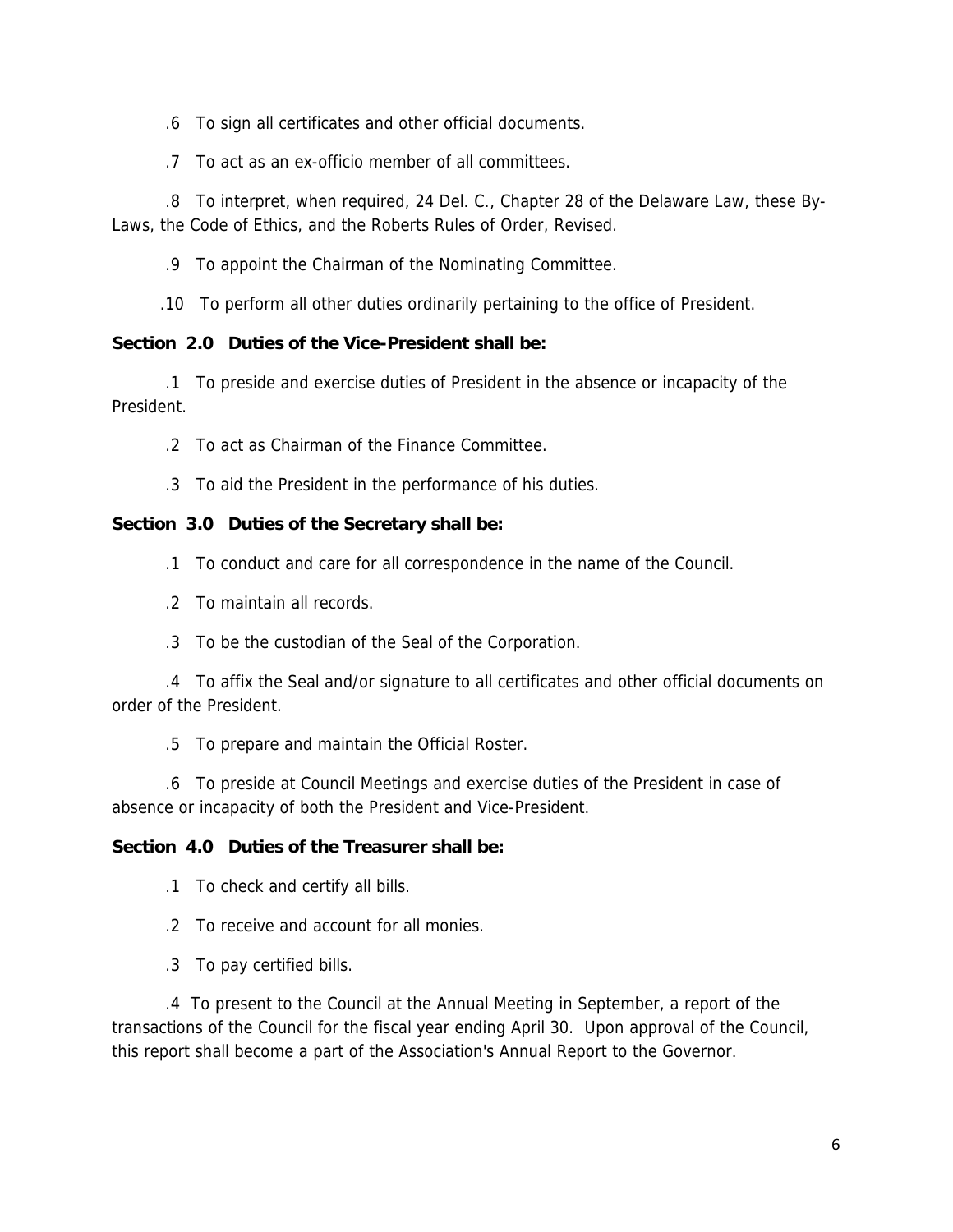.5 To preside at Council Meetings in the absence of the President, Vice President and Secretary.

# **ARTICLE VIII: FUNCTIONS OF THE COUNCIL**

### **Section 1.0 The Council shall:**

 .1 Direct the financial affairs of the Association based upon the recommendations of the Finance Committee including the investment of funds and the promulgation of fiscal and financial policies.

 .2 Authorize the employment of staff personnel and determine terms of employment in order to conduct properly the business of the Council and Association.

 .3 Administer expenditures, including the contracting for services and facilities, on behalf of the Council and the Association.

 .4 Borrow funds for Council purposes and do all things necessary to conduct the affairs of the Council and Association in accordance with these By-Laws.

### **Section 2.0 The Council shall:**

 .1 Be responsible for affiliations or relationships of the Association and Council with other professional associations.

 .2 Be responsible for affiliations or relations of the Association and Council with the Governor of the State of Delaware and the State Legislature.

 .3 Be responsible for affiliations or relations of the Association and Council with the National Council of Examiners for Engineering and Surveying.

# **Section 3.0 The Council shall:**

.1 Administer all matters relating to applications and qualifications for licensure.

- .2 Act upon all applications for licensure with a simple majority vote.
- .3 Conduct examinations as may be required.
- .4 Acquire suitable examinations and pay all charges associated therewith.
- .5 Enforce Delaware Professional Engineers' Act 24 Del. C., Chapter 28.

 .6 Adopt additional rules of procedure and guidelines to ensure uniform operation of Council.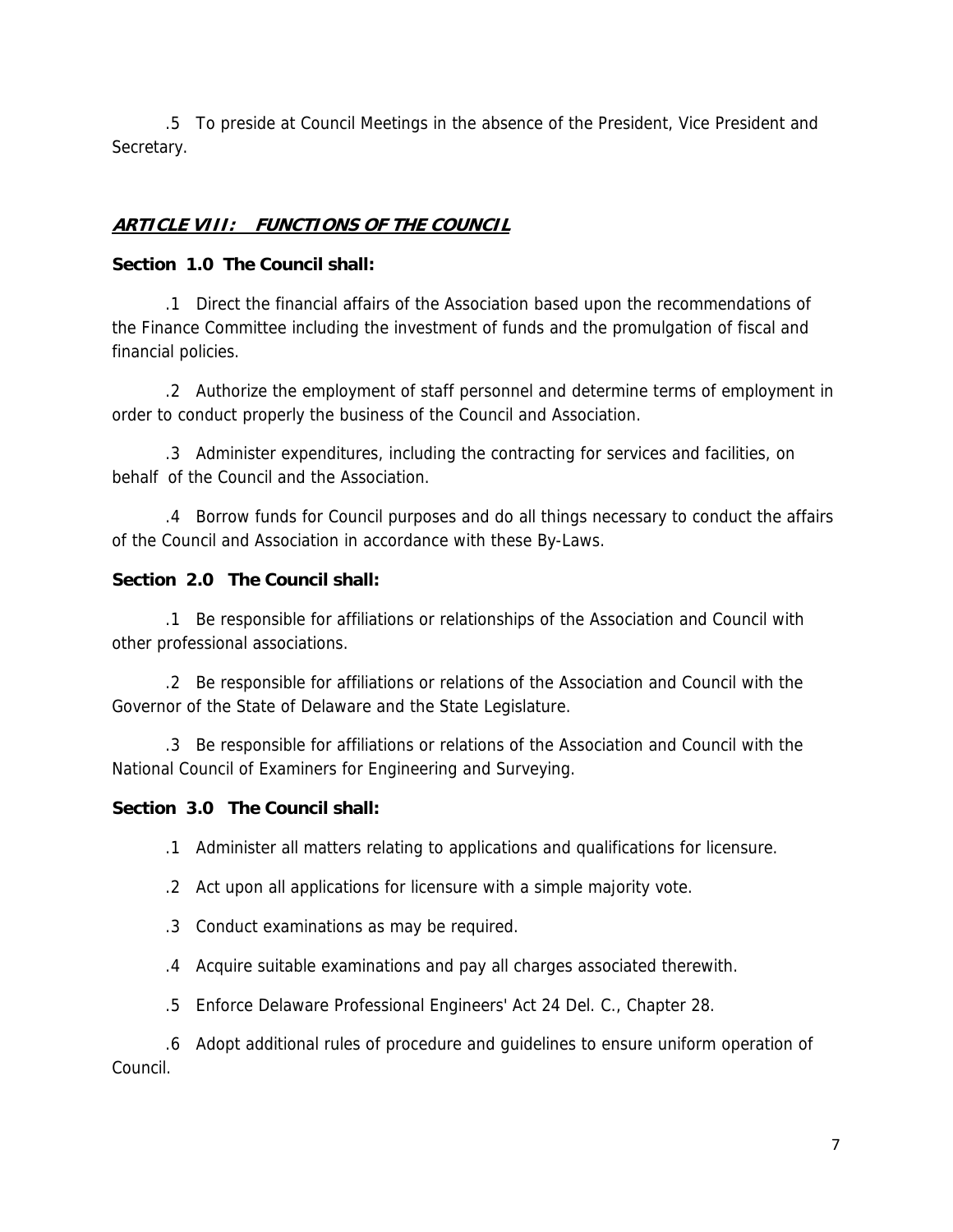.7 Employ an Executive Director to administer the Association's policies and procedures for the Council.

### **Section 4.0 Reimbursement of expenses**

Members of Council shall serve without pay except for reimbursement for normal travel expenses. In case of special assignments, the President, with approval of the Council, may compensate Members of the Council for special services.

# **ARTICLE IX: MEETINGS OF THE COUNCIL AND THE ASSOCIATION**

### **Section 1.0 Meetings of the Council**

.1 Council meetings shall be held at the call of the President.

 .2 On petition of two (2) or more Members of the Council, the President shall call a special meeting of the Council.

.3 The Annual Meeting shall be held in the month of September.

 .4 The quorum required to conduct business is a majority of current Members of Council.

 .5 Council members are encouraged to attend all meetings of Council. However, in the event that a Council member is unable to attend a meeting during which a vote on an important specific issue is anticipated, the Council member may register his/her vote by written proxy or by participation in that portion of the meeting that the issue is addressed via telephone and/or video conference. However, participation in the vote in either of these methods shall not be considered when establishing a quorum in accordance with paragraph 1.4 of this section.

 .6 Notice of meetings shall be given to each Council Member prior to each meeting, preferably with lead time of two weeks.

 .7 Minutes of each Council Meeting shall be maintained by the Secretary and distributed to the Council Members prior to next Council Meeting.

# **Section 2.0 Meetings of the Association**

 .1 Meetings of the Association shall be called by the President of Council upon petition by a two-thirds majority of all Council Members which shall also provide for the financing of the meeting.

 .2 The purpose of such a meeting of the Association shall be to provide a forum for discussion of the affairs of the Association not deemed feasible by way of questionnaire or ballot.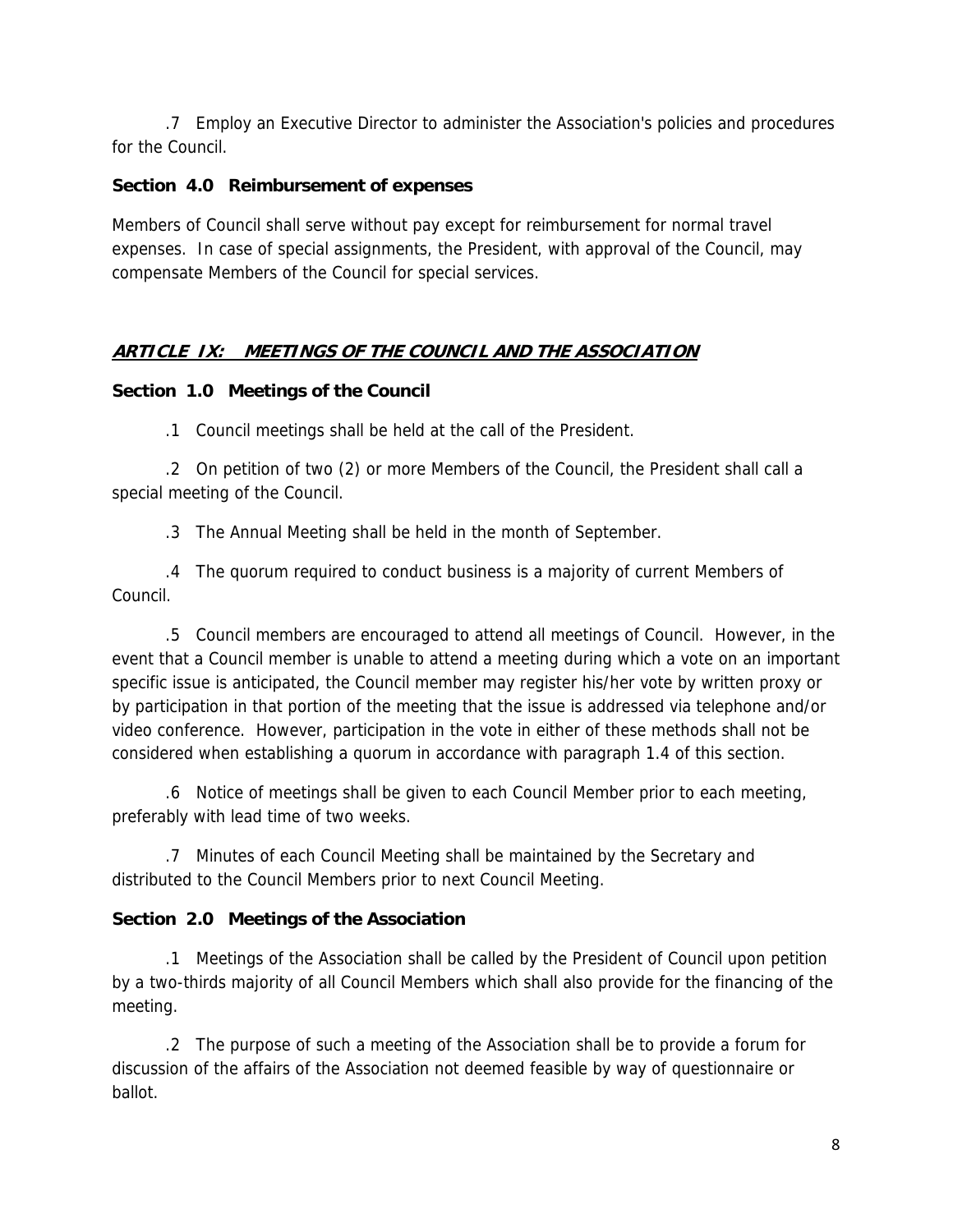.3 Notice of such meetings shall be given to each Member one month in advance of the meeting together with an agenda of said meeting.

# **ARTICLE X: MANAGEMENT OF PROPERTY OF THE ASSOCIATION**

**Section 1.0** Association property shall be entrusted to the Council. The Council shall have the responsibility and authority to acquire, maintain, manage, repair or dispose of such property providing the majority of Council Members concur, except as provided in Article XI, Section 3 and 4.

**Section 2.0** The Council shall maintain Association property in good repair and shall maintain a continuing listing of such property with estimated value and replacement cost.

**Section 3.0** The Council shall maintain adequate insurance on such property against fire, theft, liability, vandalism and malicious mischief.

## **ARTICLE XI: POLICIES REGARDING CREDIT AND REAL PROPERTY OF THE ASSOCIATION**

**Section 1.0** Use of Association credit for purchase of goods or services may be utilized with prior approval of the Council for its convenience in maintaining records and to avoid use of currency.

**Section 2.0** Short term (not to exceed one year) borrowing of funds shall only be permitted by majority vote of Council.

**Section 3.0** Long term borrowing or mortgaging involving pledging of real property, personal property or future proceeds of the Association shall be permitted only after the approval of a majority of Association Members voting in a referendum with at least 20% of the Association membership voting.

**Section 4.0** Purchase or sale of real property shall be subject to a special referendum and approval by majority of Association Members voting in a referendum with at least 20% of the Association membership voting.

# **ARTICLE XII: ASSOCIATION FUNDS**

**Section 1.0** The Treasurer shall have the responsibility for receipt and disbursement of Association funds except as noted below.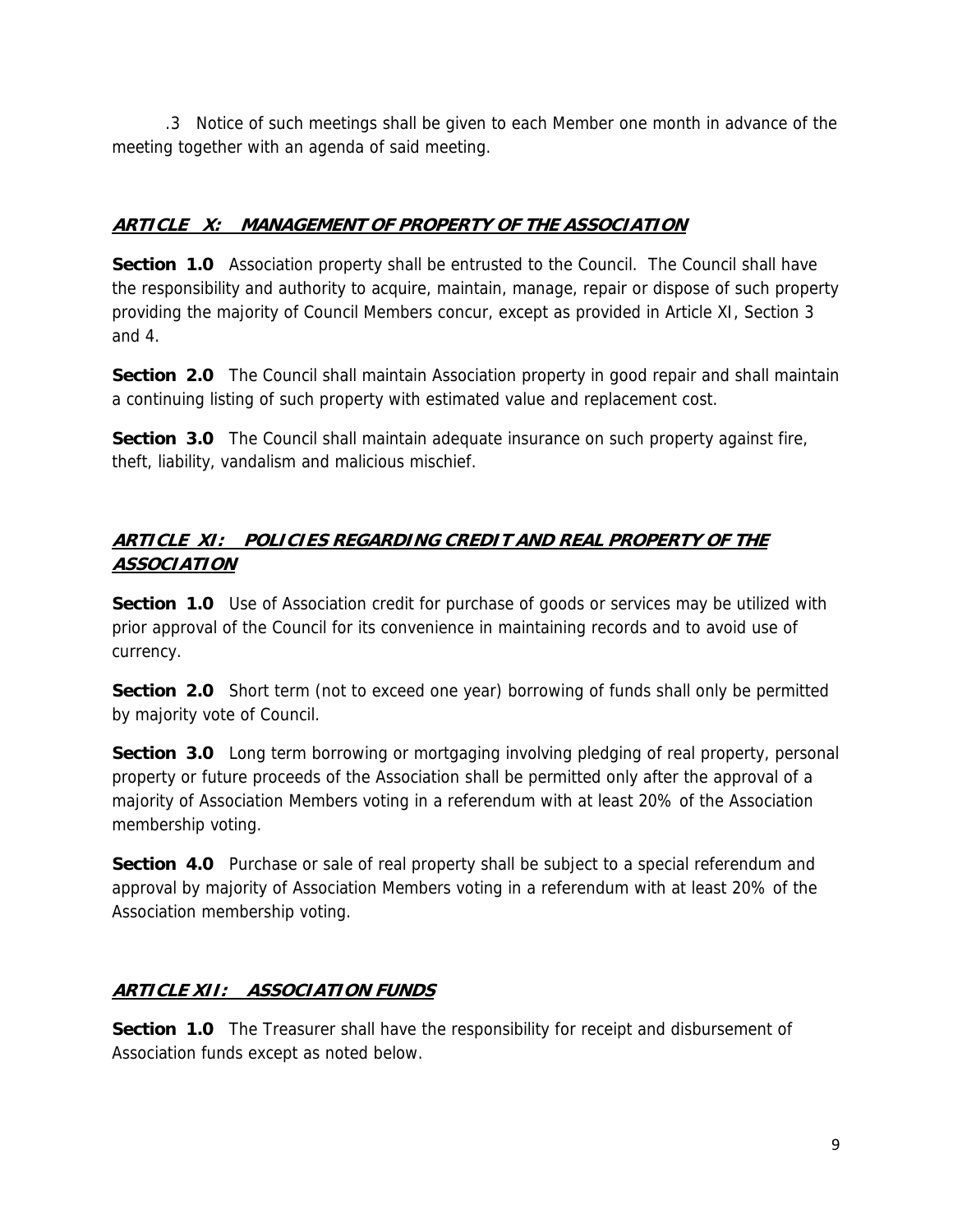**Section 2.0** The Association must maintain a savings account in a bank located within the State of Delaware.

 .1 Association funds shall be maintained in either fully insured bank accounts or other similarly protected accounts of an equivalent risk nature, such as checking accounts, certificates of deposit, and money market funds or in U.S. Government backed securities or obligations. The Finance Committee, as part of its monthly stewardship responsibilities shall monitor cash flow needs of the Association and stagger investment maturities accordingly.

**Section 3.0** Checks drawn on the Association checking account or money market fund shall require the signature of any two of the following: President, Vice-President, Secretary, Treasurer, and Executive Director.

**Section 4.0** Transactions involving money market funds or other investments must be approved by (a) three of the four following officers; President, Vice-President, Treasurer, Secretary; or (b) the Council.

**Section 5.0** Approved transactions involving money market funds or other investments are to be implemented by the Vice-President in his role as Chairman of the Finance Committee by written and/or verbal orders and instructions to the current approved financial agent. In the event the Vice-President is not available, this power may be exercised by the President, Treasurer, or Secretary.

**Section 6.0** The Treasurer shall prepare a monthly summary financial report and shall present it at the next regular Council meeting, and it shall be included in the minutes of that meeting. Additional summary reports shall be prepared by the Treasurer at other times at the specific request of the Executive Committee.

**Section 7.0** Expenditures and annual contracts in excess of Five-Hundred Dollars (\$500.00), not included in the yearly budget shall only be made with the prior approval of Council.

**Section 8.0** The Finance Committee shall prepare an annual budget for the ensuing fiscal year including all expected receipts and disbursements. This budget shall be distributed to the Members of Council before the last meeting of the current fiscal year. The fiscal year shall start on May 1 and end on the following April 30.

**Section 9.0** If directed by Council, the Finance Committee shall also prepare a two-year budget forecast including all expected receipts and disbursements.

**Section 10.0** The Treasurer shall prepare a summary financial report which shall be sent to the Membership annually.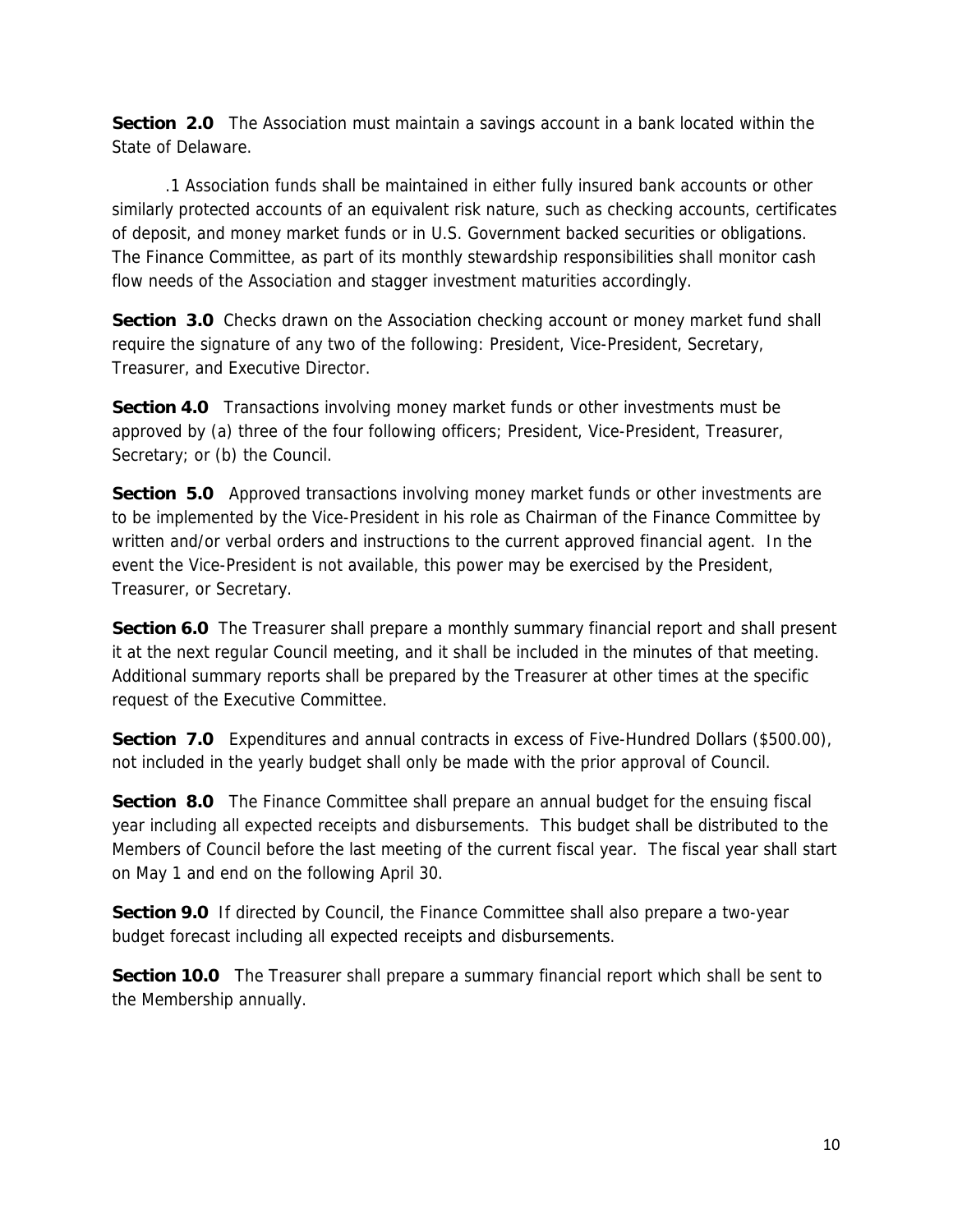### **ARTICLE XIII: RESERVE FUNDS**

**Section 1.0** The Treasurer, at the direction of Council, shall establish an Association Reserve Fund for emergency, unforeseen or unusual expenses.

**Section 2.0** The amount of the Reserve Fund shall be defined as that portion of Association funds which is not allocated in the annual budget for the funding of operating expenses in the current or future fiscal years.

**Section 3.0** The Finance Committee shall recommend to the Council ways and means to accumulate and maintain the Reserve Fund.

**Section 4.0** The Council shall, upon consideration of the recommendation of the Finance Committee, establish the value of the Reserve Fund appropriate for each fiscal year. The goal shall be to maintain a Reserve Fund that is not less than 1/2 of the sum of the operating budget for the current fiscal year and the previous fiscal year.

# **ARTICLE XIV: ANNUAL AUDIT**

**Section 1.0** The Finance Committee shall recommend to Council an auditor to conduct an independent audit of all Association accounts.

**Section 2.0** The Auditor recommended shall be licensed to practice in the State of Delaware as a Certified Public Accountant.

**Section 3.0** The Council shall approve annual appointment of the Auditor who shall submit the report directly to the Council President with copies to each Council Member. The appointment shall be made no later than April 30.

**Section 4.0** The Audit shall be included in the annual Association report to the Governor as provided in the Act.

# **ARTICLE XV: STANDING COMMITTEES OF THE COUNCIL**

### **Section 1.0 The following are the Standing Committees of the Council**:

- .1 Executive
- .2 Finance/Employment Compensation and Benefits
- .3 By-Laws
- .4 Examining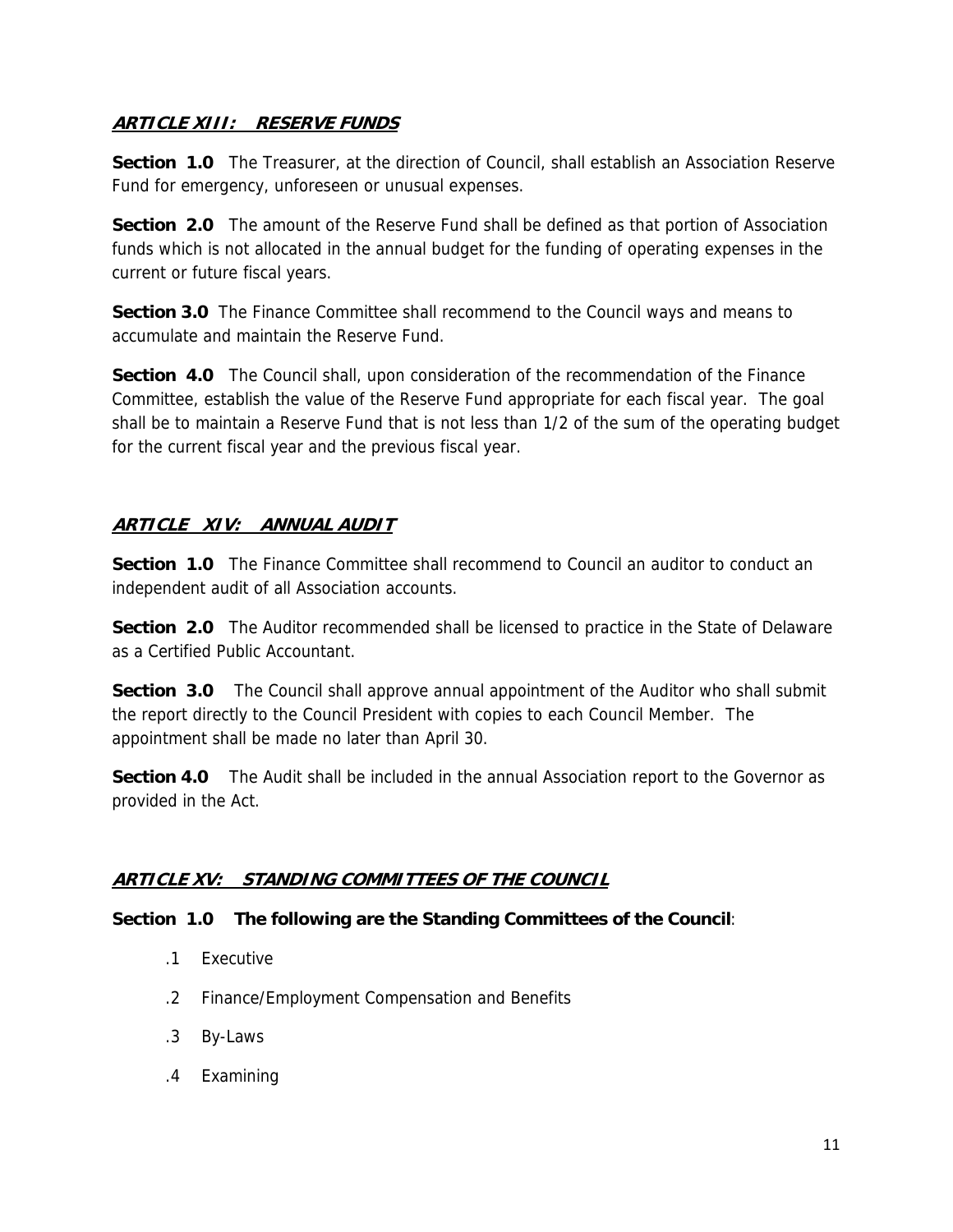- .5 Public Information
- .6 Law Enforcement/Ethics
- .7 Government Affairs
- .8 Nominating
- .9 External Affairs
- .10 Facilities, Services and Equipment

**Section 2.0 Committee chairmen** shall be appointed annually by the incoming President as prescribed in Article VII, Section 1.2. Committee chairmen shall be Members of Council and unless otherwise provided, shall serve at the pleasure of the President.

.1 Committee members shall be members of Council or Members of the Association.

 .2 The Executive Committee shall consist of the President, Vice-President, Secretary, Treasurer and Immediate Past President. The Chairman shall be the President of Council.

 .3 All other committees shall consist of the Chairman and at least two other members. The Chairman of each committee shall propose the names of committee members to Council for approval.

.4 Committee decisions shall be subject to approval of Council.

 .5 Each standing committee shall make an annual report of its activities to the President of Council at the September meeting of Council.

# **Section 3.0 The duties of the Executive Committee shall be**:

.1 To determine policy for consideration of Council.

.2 To see that all standing committees function as required by these By-Laws.

 .3 To hold Executive Committee Meetings prior to regularly scheduled Council meetings to lay groundwork for Council meetings as necessary.

.4 To be responsible for management of Association property.

**Section 4.0 The Finance/Employee Compensation and Benefits Committee** shall be chaired by the Vice-President of Council and the Secretary shall be the Vice-Chairman, and the Treasurer and Immediate Past President shall be members. The duties of the Finance/Employee Compensation and Benefits Committee shall be:

- .1 To set up and administer the Reserve Funds.
- .2 To administer the Annual Audit.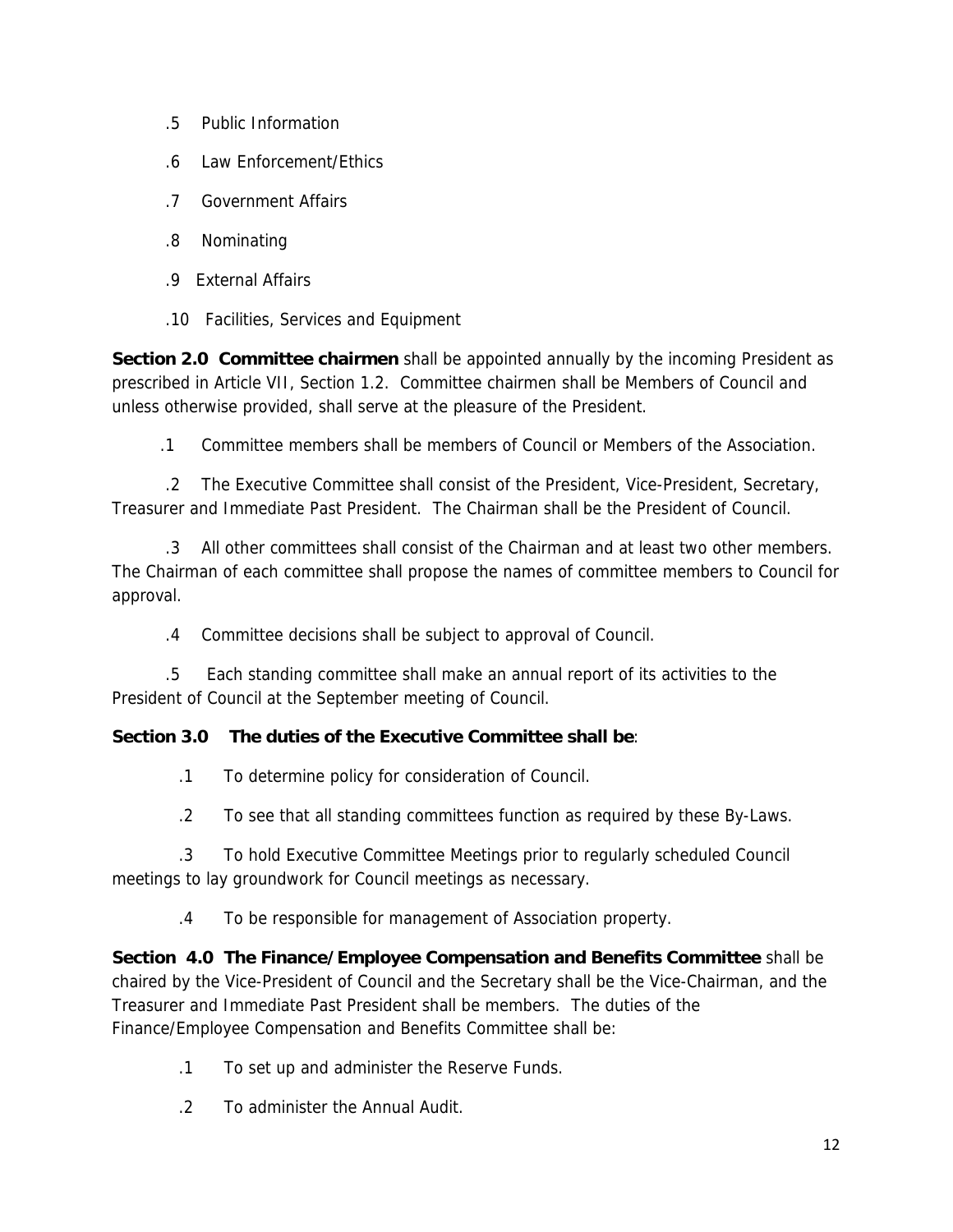.3 To supervise the bonding of officers and employees per Article XX, Section 4.

 .4 To study the schedule of fees biennially and make report to Council through the Executive Committee.

.5 To prepare the Annual Budget.

 .6 Annually review the employee job descriptions and prepare new or amended descriptions as necessary.

.7 At least annually, review all employee compensation and benefits.

 .8 Analyze other pertinent items that may arise during the year and offer advice to the Council and/or the employee(s).

 .9 By February 15 of each year provide budget recommendation on employee compensation for the following fiscal year.

**Section 5.0 The By-Laws Committee** shall have the following duties:

.1 To establish and maintain an up-to-date set of By-Laws for the Association.

 .2 To review By-Laws of the Association annually and recommend to the Council appropriate changes.

**Section 6.0 The Examining Committee** shall have the following composition and duties:

.1 Committee membership shall consist of not less than two (2) Council members.

 .2 Receive applications with prescribed fees from candidates for licensure as Professional Engineers, Engineer Intern, Permittee, and Certificate of Authorization and review the applications for proper execution.

 .3 Obtain and evaluate documentation needed to verify data obtained in the applications and recommend action to Council.

 .4 Arrange for two (2) yearly examinations for P.E., reserve locations and appoint proctors; notify eligible candidates, obtain, conduct, and return examinations for grading. Upon receipt of grades, recommend action to Council.

.5 Release names of successful candidates to the Public Information Committee.

 .6 Maintain liaison with National Council of Examiners for Engineering and Surveying as required for proper discharge of duties.

 .7 Maintain liaison with holders of active Permits or Certificates of Authorization to assure compliance with the law.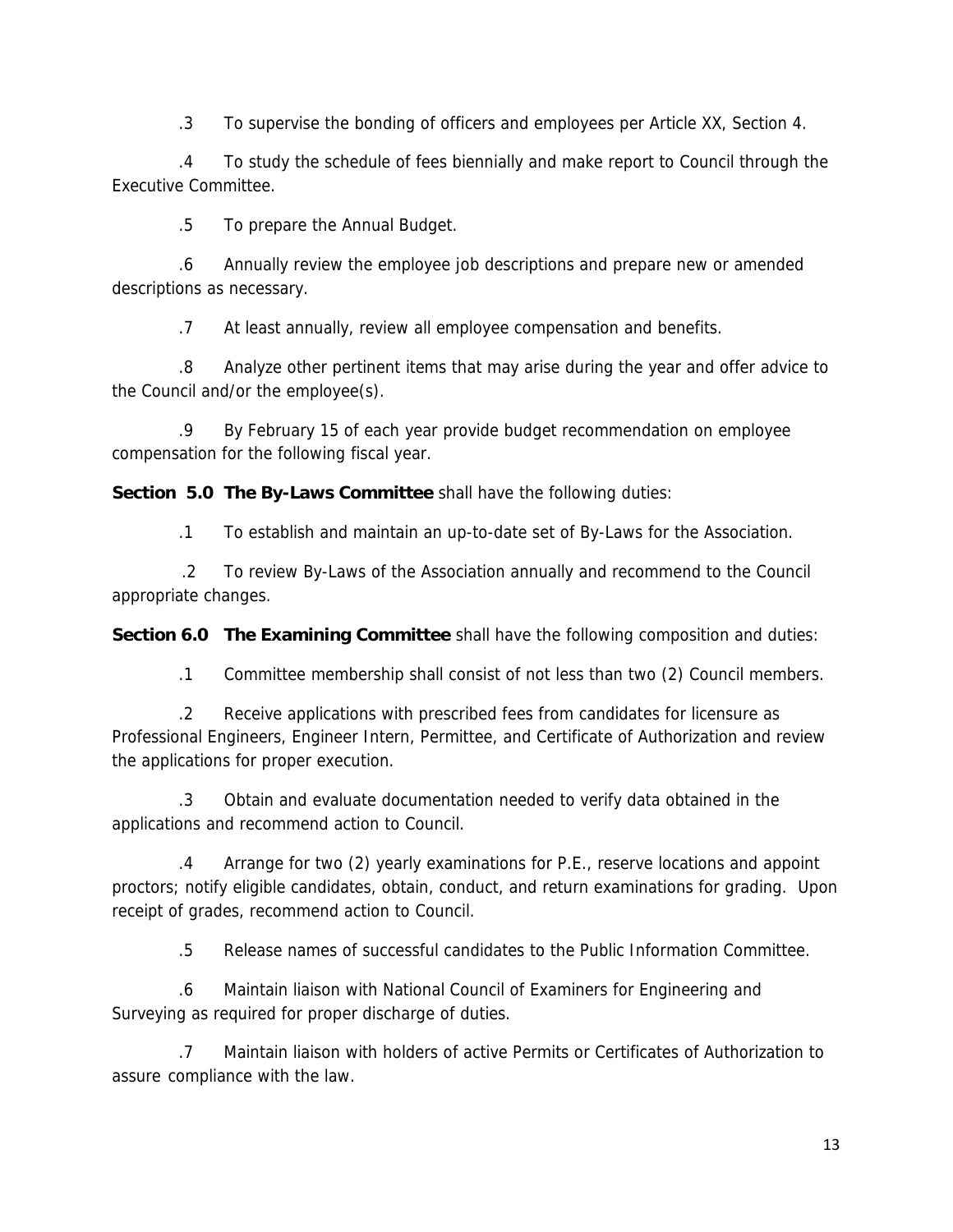.8 Maintain up-to-date data concerning trends in licensure requirements in other jurisdictions and in the NCEES Model Law and make recommendations to for changing Chapter 28, of Title 24 of the Delaware Code if deemed advisable.

**Section 7.0 The Public Information Committee** shall have the following duties:

 .1 Report significant Council actions to the Members of the Association, to other engineering societies and to the news media.

 .2 Report the results of election of the Members and Officers of Council by November 1. This report shall include notification regarding impending vacancies on the Council for the ensuing year and a review of the procedure for petitions. If sufficient time is unavailable for this notification, a separate notification, if necessary, will be made to alert the membership to the vacancies in a Council election.

**Section 8.0 The Law Enforcement**/**Ethics Committee** shall have the following duties:

 .1 Recommend changes in the Code of Ethics for the Association to be submitted to Council for approval.

 .2 Review all cases of unethical practice which may be directed to Council and make appropriate recommendations to Council.

 .3 Investigate any written or oral complaint by an identified complainant, and follow through on those complaints which upon investigation appear to be valid and well-founded; make a recommendation to the Council; and proceed as directed in accordance with Section 2824 (b) of Title 24 of the Delaware Code.

 .4 Initiate, at the direction of Council, proper proceedings in those cases where violations of the Law are found probable.

**Section 9.0** The President, upon approval of Council, may combine committees for the purpose of better conduct of Association business.

**Section 10.0 Ad Hoc committees** may be established by the President of Council as required from time to time to conduct both normal and special services for the Council and Association.

**Section 11.0 The Government Affairs Committee** shall have the following duties:

.1 Be responsible for liaison with Government.

 .2 Employ a legislative agent as appropriate with the approval of Council, to apprise the Legislature and Council regarding needed or impending legislation.

**Section 12.0 The Nominating Committee** (See Article III, Sections 1.0, 2.0 and 3.0.)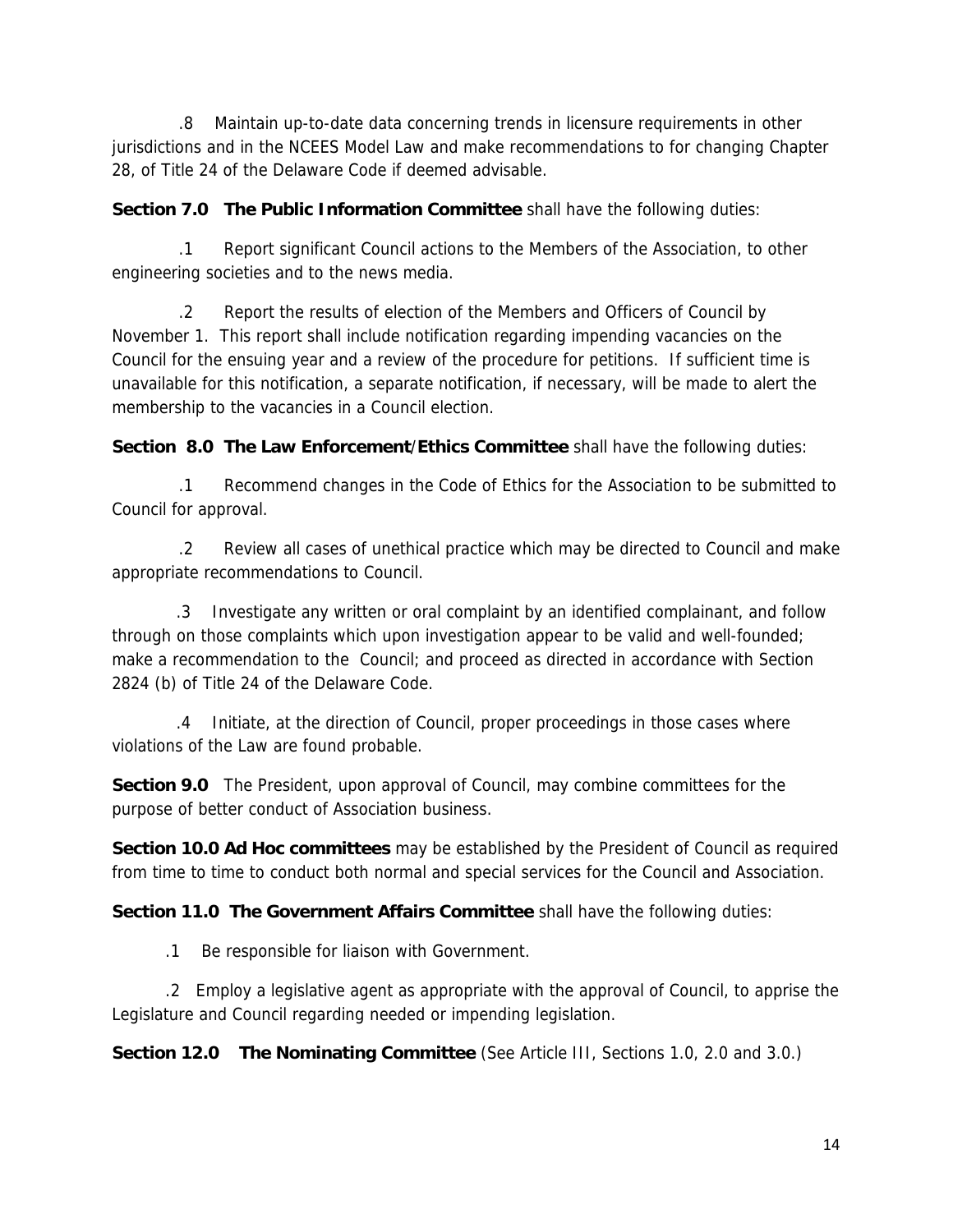**Section 13.0 The External Affairs Committee** shall be concerned with resolving problems arising from the activities of individuals, organizations, agencies or groups other than professional engineers whose domain overlaps the practice and/or regulation of the practice of engineering.

**Section 14.0 The Facilities, Services and Equipment Committee** shall have the following duties:

 .1 Annually review office housing, services and equipment and recommend additions or alterations. Supervise authorized changes.

 .2 Analyze other pertinent items that may arise during the year and recommend a course of action.

# **ARTICLE XVI: ROSTER OF THE ASSOCIATION**

### **Section 1.0 Official Roster**

 .1 An Official Roster shall be established for the purpose of maintaining pertinent information regarding each applicant for licensure as follows:

- .1 Members
- .2 Associate Members
- .3 Affiliate (Engineer Intern) Members
- .4 Permittees
- .5 Holders of a Certificate of Authorization

 .2 The Official Roster of the Association shall be maintained in the Association Office and shall be revised as necessary to account for all new applications, address changes and other changes.

 .3 Insofar as Members, Associate Members and Affiliate Members are concerned, this Roster shall contain the following information:

- .1 Name of licensee
- .2 Home address (including County for Members only)
- .3 Business address
- .4 License number
- .5 Date of licensure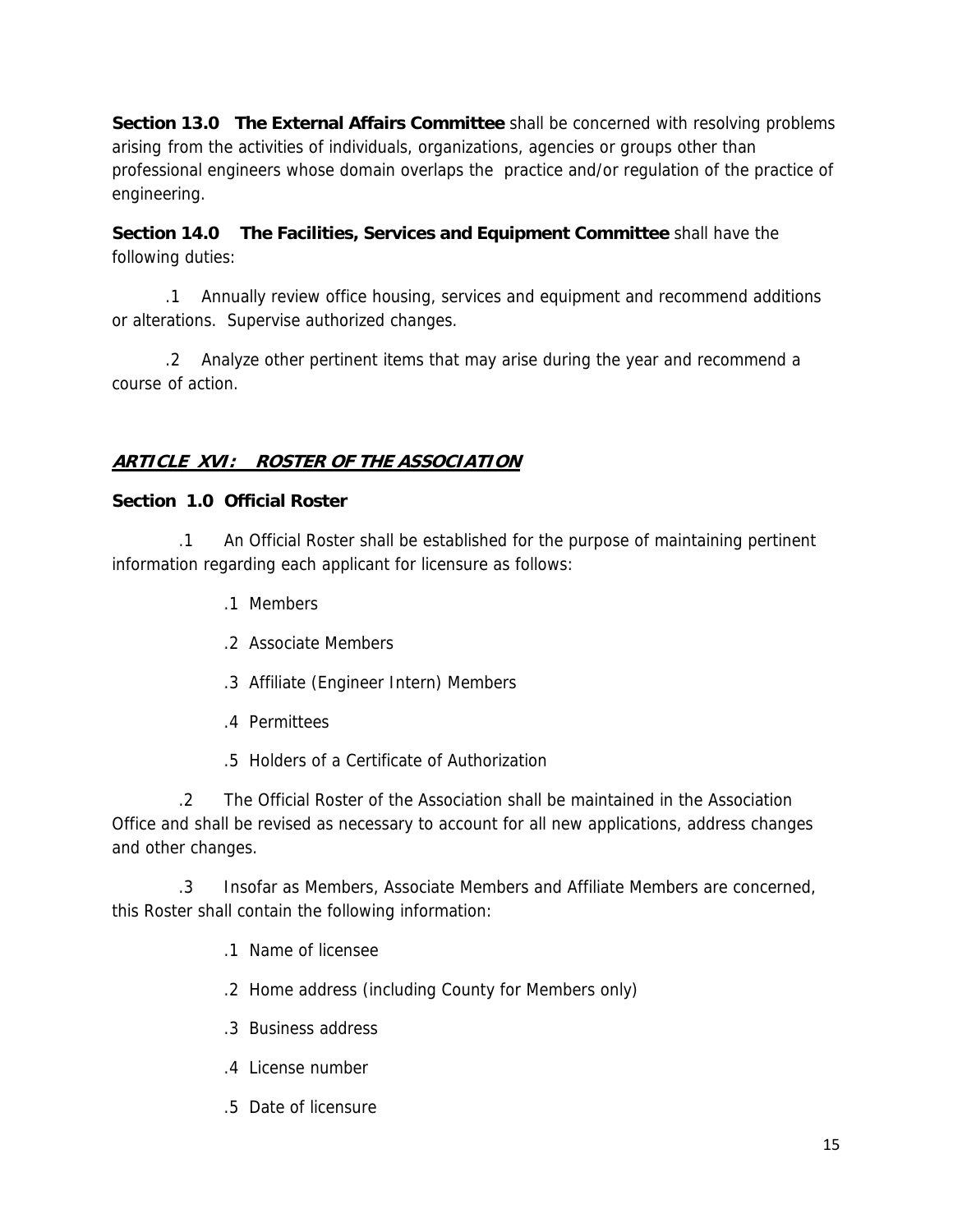.6 Major discipline of engineering (Major is defined to be that one discipline a licensee feels most qualified to practice.)

.7 Field of professional employment, e.g. Government, Industry, etc.

.8 Current status (active, inactive, deceased, retired)

 .4 Concerning Permittees of the Association, the Roster shall contain the following information:

.1 Name and address of Permittee.

 .2 Information regarding Permittee's licensure in own state of residence or business.

.3 Description of specific project for which permit is issued.

.4 Date on which permit will expire.

.5 Permit authorization number.

 .6 If Permittee is an engineering corporation or partnership, a statement of ownership and names of officers with specific identification of employee responsible for engineering.

 .5 Concerning holders of Certificate of Authorization, the Roster shall contain the following information:

.1 Name of engineering corporation or partnership.

.2 Address of main office of business.

.3 State in which incorporated or home office of partnership or corporation.

.4 Licensure information concerning licensure with the State of Delaware.

.5 Delaware address of holder of Certificate of Authorization, if available.

 .6 Names of all officers and designated officers or employees in responsible charge of engineering activities in Delaware including Delaware license numbers.

 .7 Names of all officers of corporation or partnership and statement of ownership, if a subsidiary of another corporation.

### **Section 2.0 Active Roster**

 .1 An Active Roster shall be drawn from the Official Roster and shall list those Members, Associate Members, Permittees, and holders of a Certificate of Authorization who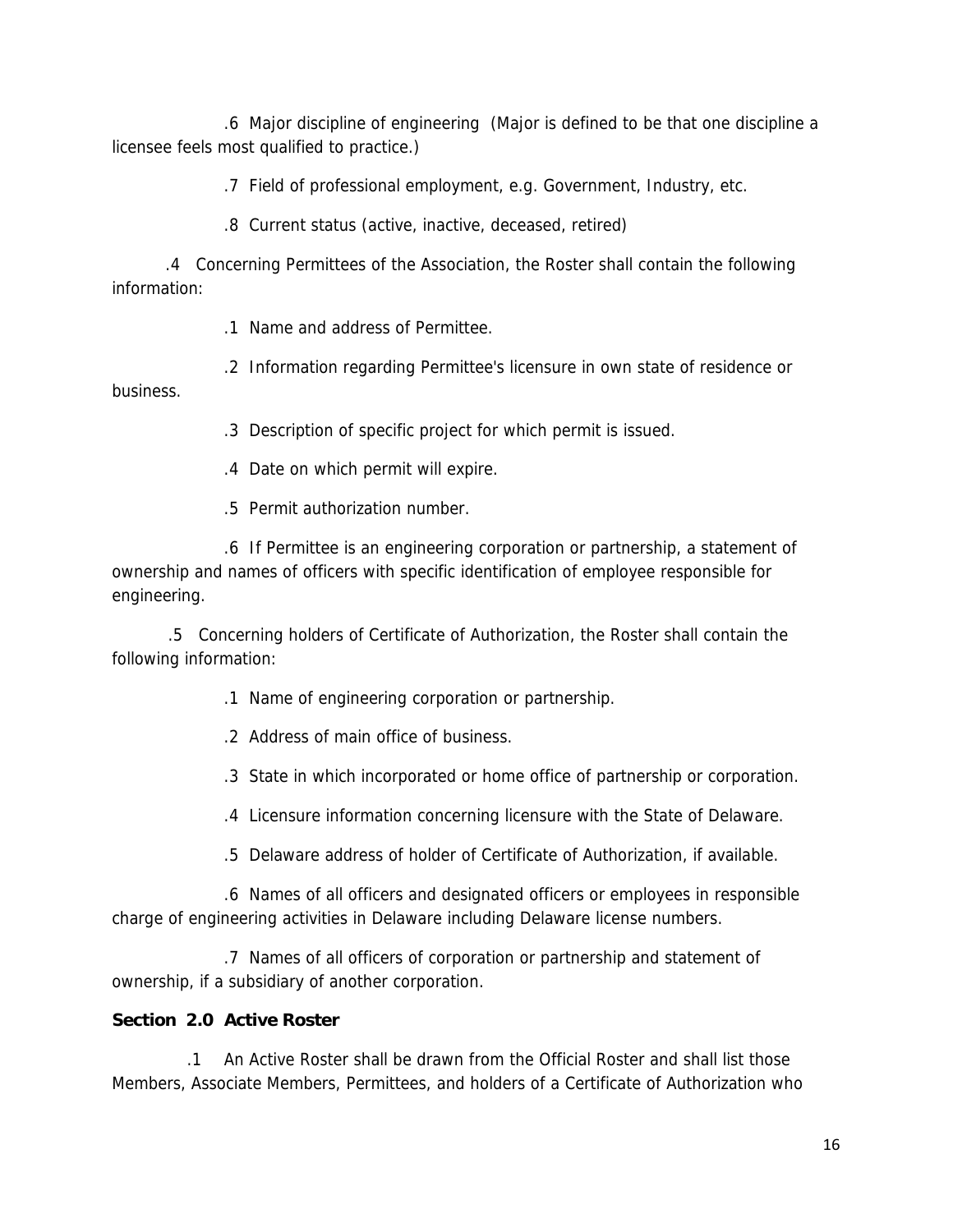have qualified according to the provisions of Article XIX of these By-Laws and of the Act including payment of all prescribed fees and levies.

 .2 The Active Roster shall be the recognized list of those Members, Associate Members, Permittees and holders of a Certificate of Authorization eligible to practice engineering in the State of Delaware.

 .3 Those persons listed on the Active Roster as Members shall be entitled to vote on the affairs of the Association. In the event of any meeting of the Association or distribution of ballots, the closing of the Roster shall be thirty-one (31) calendar days prior to the date on which the meeting is to be held or the date on which ballots are to be distributed to Members.

 .4 A Membership list drawn from the Active Roster of all Members, Associate Members, Permittees, and holders of a Certificate of Authorization

# **Section 3.0 Inactive Roster**

 .1 An Inactive Roster shall be maintained of those Members, Associate Members or holders of a Certificate of Authorization who shall have inactive status as defined under Article XVII.

.2 Reinstatement to the Active Roster may be made as hereinafter provided.

# **ARTICLE XVII: INACTIVE AND DELINQUENT STATUS**

### **Section 1.0 Inactive Status**

Any Member, Associate Member or holder of a Certificate of Authorization who intends to withdraw from the practice of engineering in the State of Delaware shall notify the Secretary of the Council in writing. This name will be removed from the Active Roster and placed on the Inactive Roster. This name may be restored to the Active Roster by a request for reinstatement, in writing, submitted to the Secretary of the Council within four (4) years of that removal from the Active Roster and by payment of the Reinstatement fee as defined in Article XVIII, Section 2.5. Reinstatement requested more than four (4) years after removal from the Active Roster may be obtained only by reapplying for licensure pursuant to the provisions of 28 Del. C. §2817.

# **Section 2.0 Delinquent Status**

The status of any Member, Associate Member or a holder of a Certificate of Authorization who has been removed from the Active Roster by reason of a delinquency in fee payment without written request for Inactive Status shall be termed "Delinquent." Delinquent Members, Associate Members, or holders of Certificates of Authorization may be reinstated to Active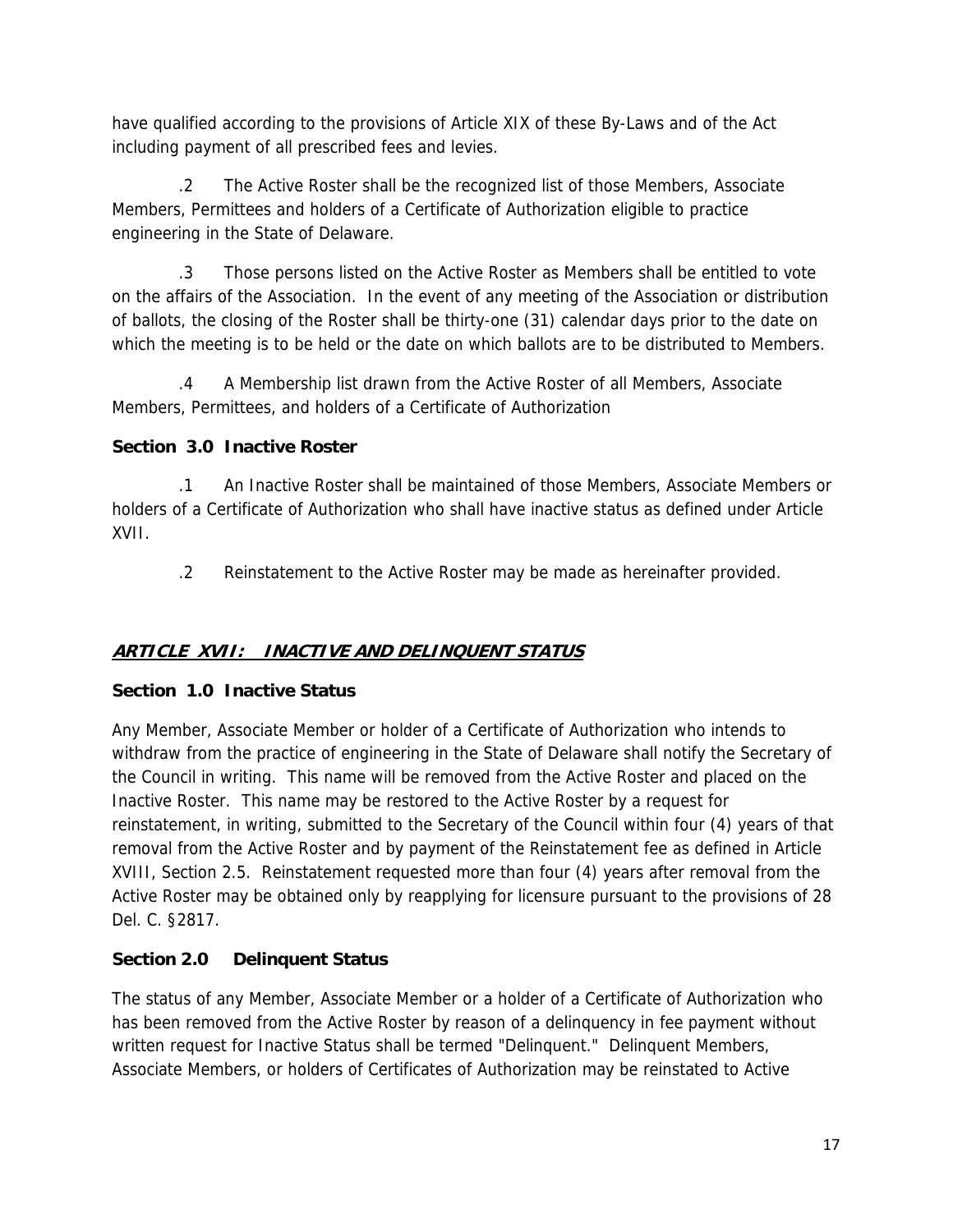Status by petition to Council within two (2) years of removal from the Active Roster and by payment of the Reinstatement Fee from Delinquent Status plus any delinquency fees.

# **ARTICLE XVIII: FEES**

**Section 1.0** All fees for licensure, membership and renewals shall be in accordance with the Association bylaws, as approved by the members in accordance with this chapter.

# **Section 2.0 Professional Engineers Fees**

 .1 The Initial Licensure Fee for Professional Engineers shall be \$150.00 to cover the first processing of the application. An additional fee will be charged for each subsequent reprocessing of the application. If the applicant is required to take examinations, a fee established by Council shall be charged for each examination. If the applicant fails to pass any examination, an additional fee established by Council will be charged for each re-examination.

 .2 Upon approval of an application by Council, the applicant shall become a Member or an Associate Member of the Delaware Association of Professional Engineers.

 .3 Biennial Renewal Fee for Members and Associate Members shall be \$50.00 payable on or before June 30 of the year billed. The period from July 1 to June 30 of the following year shall constitute one year. At the discretion of Council, bills may be issued for renewal at multiple year periods.

 .4 Delinquency Fees: When the Renewal Fee is not paid on or before June 30 of the year in which it is due, a Delinquency Fee for Members and Associate Members shall be charged.

 .5 Reinstatement Fee from Inactive Status for Members and Associate Members shall be a prorated portion of the biennial renewal fee.

 .6 Reinstatement Fee & Delinquency Fee from Delinquent Status shall be established by Council. If Delinquent Status exists more than two (2) years, Council may require re-examination in addition to any fee. After the expiration of the two-year period, reinstatement may be obtained only by reapplying for licensure pursuant to 28 Del. C. §2817 or for a certificate of authorization pursuant to 28 Del. C. §2821.

# **Section 3.0 Engineer Intern Fees**

 .1 A \$25.00 fee for the initial application for certification as an Engineer Intern will be charged.

 .2 The fee for initial application shall cover the processing of the application. If the applicant fails to pass the examination or requires reprocessing of the application, an additional fee established by Council will be charged for each subsequent reprocessing of the application.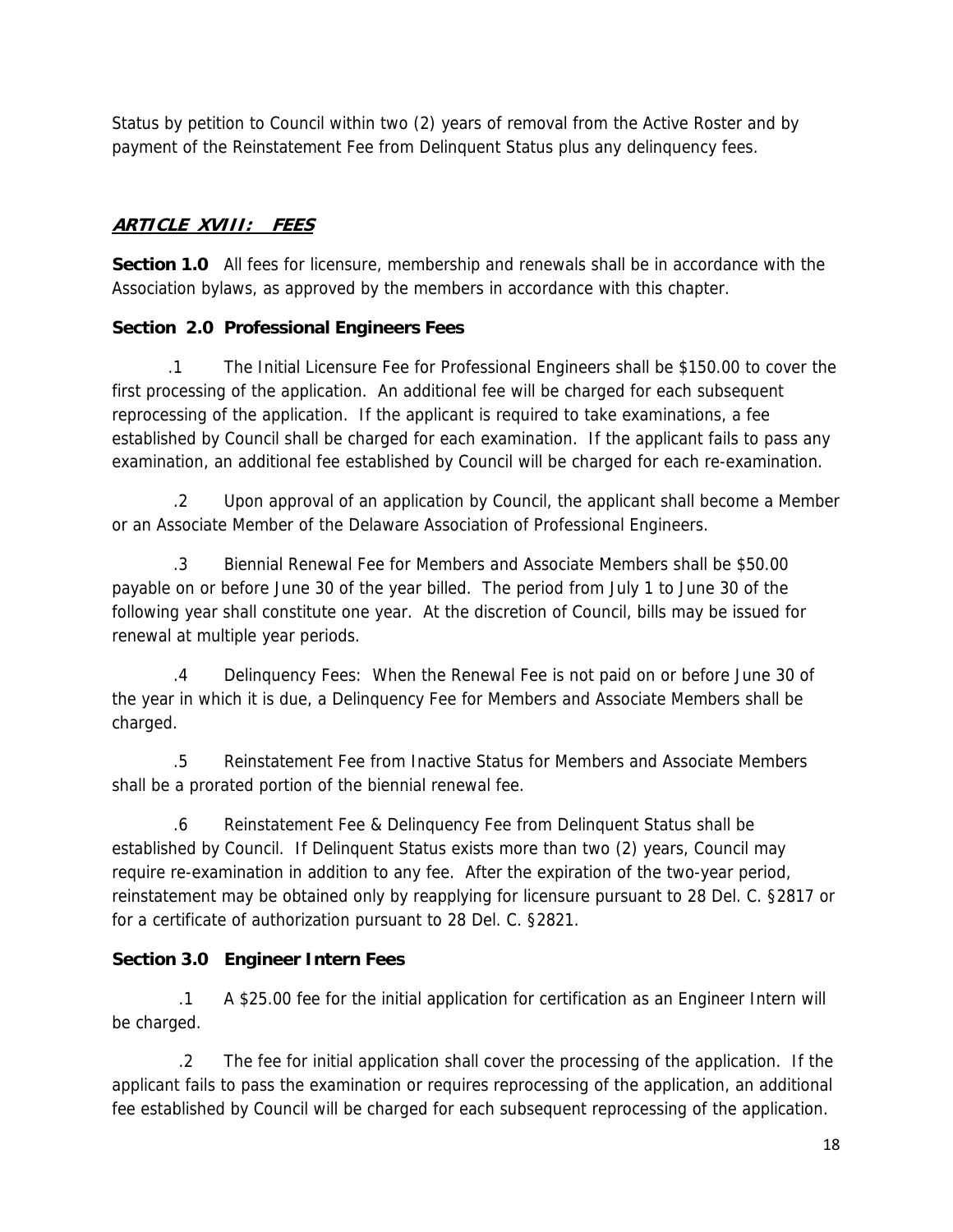### **Section 4.0 Adjunct Member Fees**

 .1 Application Fee: A \$25.00 fee for the initial application for certification as an Adjunct Member shall be charged.

 .2 Renewal Fee: A \$50.00 biennial renewal fee for Adjunct Members shall be paid on or before December 31st of the year billed.

 .3 Delinquency Fees: When the renewal fee is not paid on or before December 31st of the year in which it is due, a delinquency fee will be assessed.

### **Section 5.0 Permit Fee**

 .1 The initial fee for a Permit for an individual shall be \$100.00 and for a partnership or corporation shall be \$300.00 (\$200.00 for a corporation, plus \$100.00 for an individual).

 .2 A Permit is issued for a specific project upon authorization of the Council President for sixty (60) days, which may be extended by the Council President for an additional sixty (60) days for good cause shown. The temporary permit shall terminate upon final determination on the application for professional engineering licensure.

#### **Section 6.0 Certificate of Authorization Fees**

 .1 An initial fee for a Certificate of Authorization shall be \$200.00. This Certificate will terminate on September 30, unless renewed annually.

.2 An annual renewal fee of \$150.00 will be charged.

 .3 Annual Renewal Fees for holders of Certificates of Authorization will be billed for annual renewal fees thirty (30) days in advance of expiration date.

 .4 Delinquency Fees: When the annual renewal fee is not paid on or before September 30, a delinquency fee for holders of Certificates of Authorization shall be charged.

 .5 Reinstatement Fee from Inactive Status for holders of Certificates of Authorization shall be a prorated portion of the annual renewal fee.

 .6 Reinstatement Fee & Delinquency Fee from Delinquent Status shall be established by Council.

### **Section 7.0 Special Assessments**

Special Assessments are as defined in the Act under Section 2806 D(5). Reinstatement will not be allowed until a reinstatement fee of 100% of the levy, in addition to the levy itself, shall have been paid.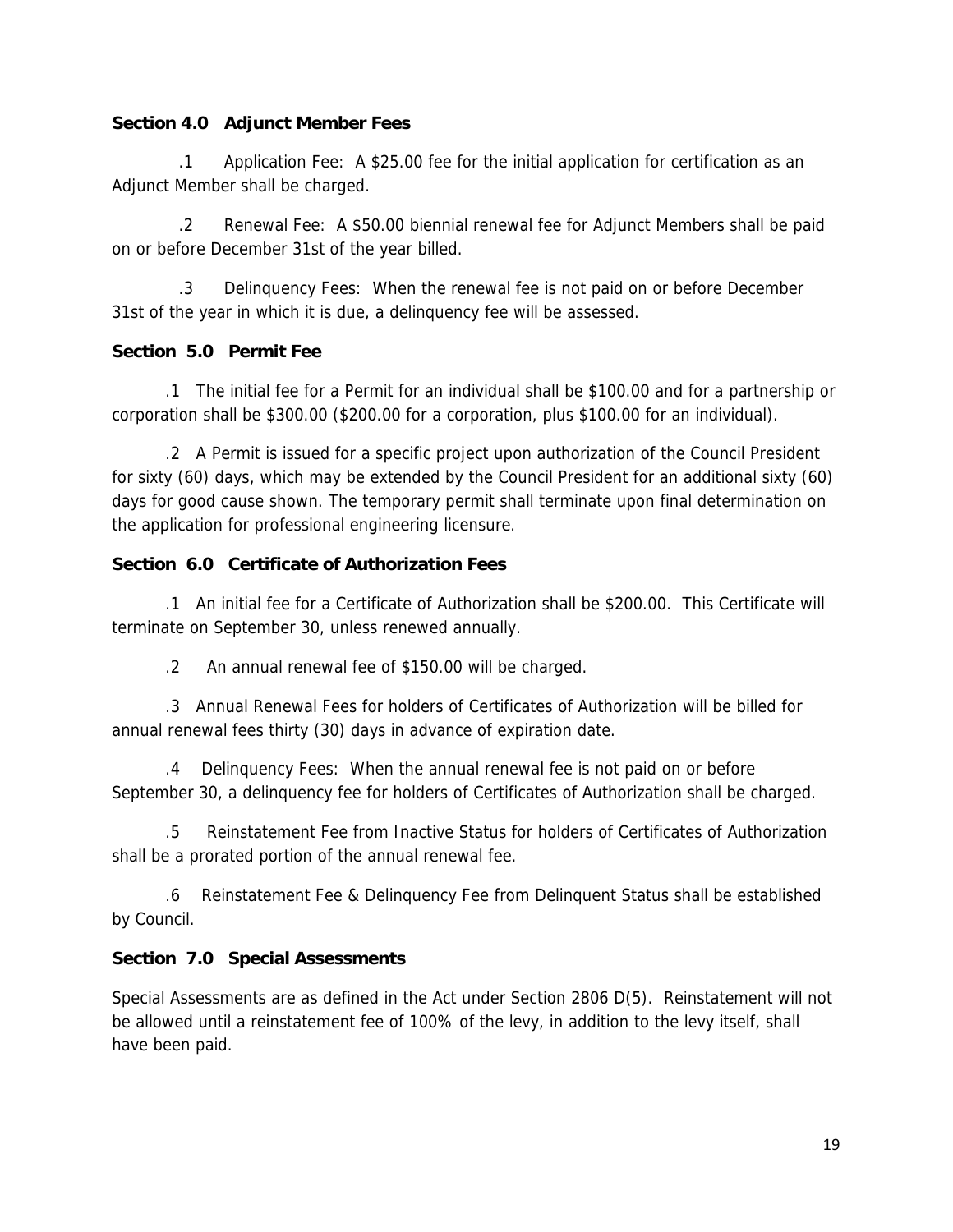### **ARTICLE XIX: APPLICATIONS, PERMITS AND CERTIFICATES**

#### **Section 1.0 Licensure as a Professional Engineer**

- .1 Application forms are available on the Association website.
- .2 Application form shall include the following information:
	- .1 Name.
	- .2 Home address, including county, zip code, telephone number and email address.
	- .3 Business address, zip code, telephone number and email address.
	- .4 Education.
	- .5 Major engineering discipline.
	- .6 Chronological history of employment.

 .7 References from five persons, at least three of whom are licensed Professional Engineers.

 .8 Photograph (full face and shoulders) approximately 2" x 3" taken within one year of date of application.

.9 Signed statement agreeing to follow Code of Ethics as adopted by Council.

 .3 Applications will be processed by the Examining Committee in accordance with Article XV, Section 6.

 .4 Unsuccessful candidates will be notified in writing by the Secretary, with reasons explained and alternatives offered.

### **Section 2.0 Certification as Engineer Intern**

 .1 Application forms are available on the Association website. Seniors in approved four year course in Engineering may take the examination. Certification will not be issued before graduation.

.2 Application form shall contain the following information:

.1 Name.

.2 Home address, including zip code, telephone number and email address.

.3 Business address, zip code, telephone number and email address.

.4 Education.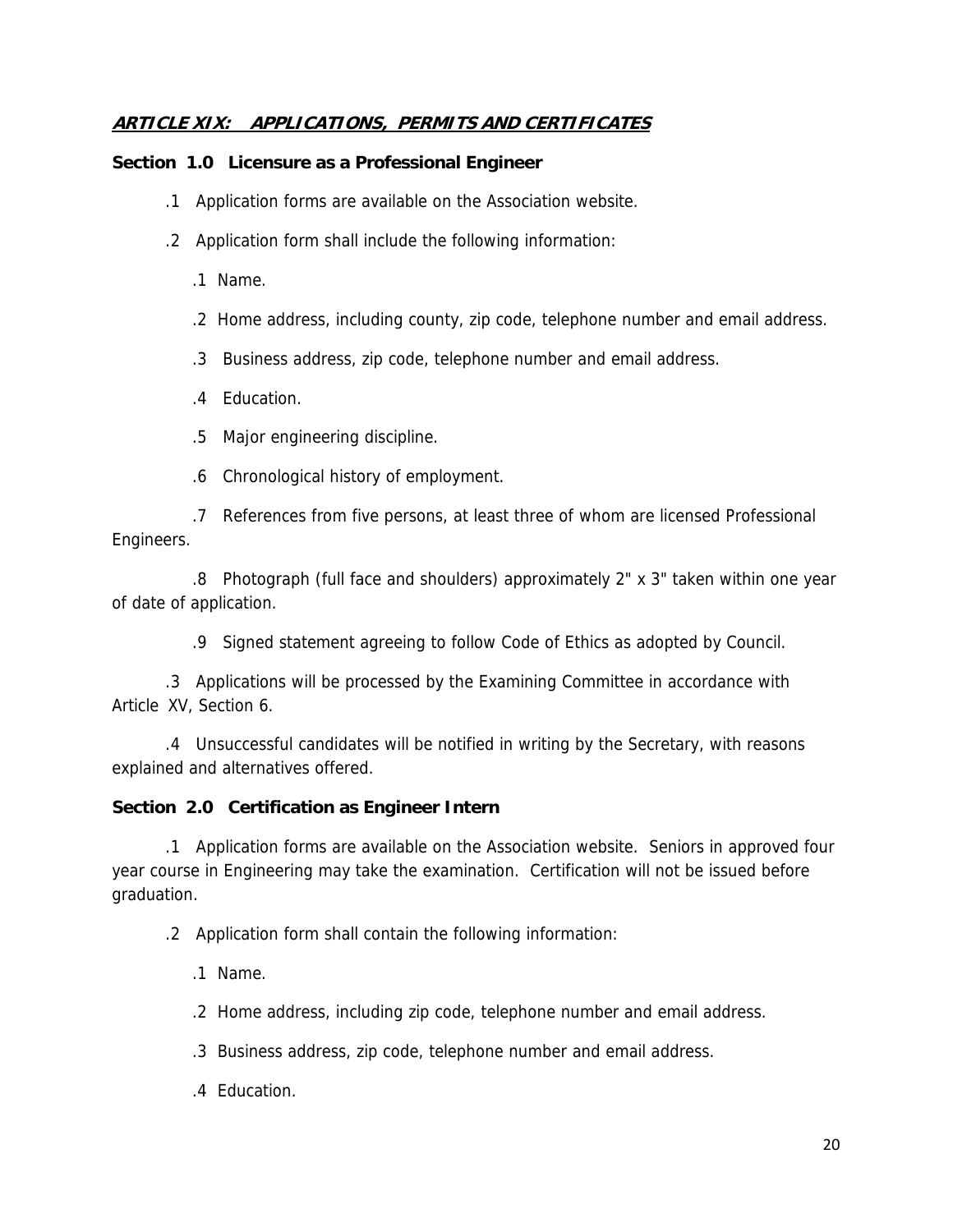.5 Signed statement agreeing to follow Code of Ethics as adopted by Council.

 .3 Applications will be processed by the Examining Committee in accordance with Article XV, Section 6.

 .4 Unsuccessful candidates will be notified, in writing, by the Secretary, with reasons explained and alternatives offered.

 .5 Successful applicants will be issued an Engineer Intern certificate signed by the President and Secretary of Council attesting to the fact that this achievement represents one important step toward the achievement of the goal of licensure as a Professional Engineer.

### **Section 3.0 Certification as an Adjunct Member**

 .1 Application form is available on request to potential candidates for certification as an Adjunct Member.

- .2 Application form shall contain the following information:
	- .1 Name
	- .2 Home address, telephone number and e-mail address
	- .3 Business address, telephone number and e-mail address
	- .4 Education
	- .5 Signed statement agreeing to follow Code of Ethics as adopted by

Council.

- .3 Unsuccessful candidates will be notified in writing with reasons explained.
- .4 Successful applicants will be issued an Adjunct Member wallet card.

### **Section 4.0 Permittee**

.1 Application forms are available on the Association website.

 .2 Application form shall include information called for under ROSTER OF THE ASSOCIATION, Article XVI, Section 1.4.

 .3 Applicant shall sign statement agreeing to conform to the Code of Ethics of the Association.

 .4 Applications will be processed by the Examining Committee in accordance with Article XV, Section 6.

 .5 Unsuccessful applicants will be so notified, in writing, by the Secretary with reasons explained and alternatives offered.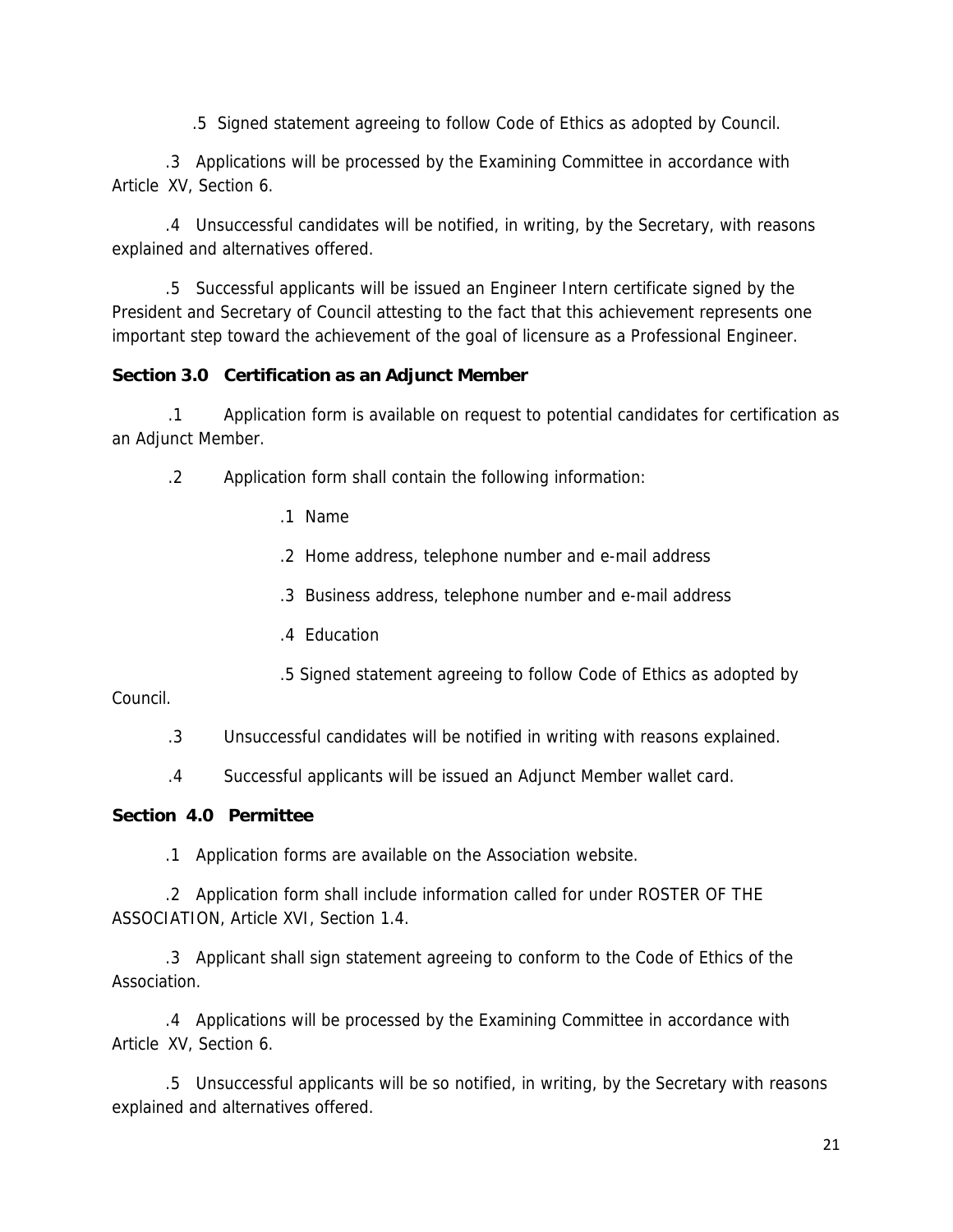.6 Any independently incorporated subsidiary shall apply for a Permit regardless of whether the parent firm or corporation holds a Permit.

### **Section 5.0 Certificate of Authorization**

.1 Application forms are available on the Association website.

 .2 Application form shall include information called for under ROSTER OF THE ASSOCIATION, Article XVI, Section 1.5.

 .3 Authorized principals for applicant shall sign statement agreeing to conform to the Code of Ethics of the Association.

 .4 Applications will be processed by the Examining Committee in accordance with Article XV, Section 6.

 .5 Unsuccessful applicants will be so notified, in writing, by the Secretary with reasons explained and alternatives offered.

.6 Engineering documents shall indicate Certificate of Authorization number.

 .7 Any independently incorporated subsidiary shall apply for a Certificate of Authorization regardless of whether the parent firm or corporation holds a Certificate of Authorization.

## **Section 6.0 Certificates**

The Council shall issue: a certificate of Engineer Intern to those who have passed the fundamentals examination; a certificate of licensure, certificate of authorization or temporary permit, to applicants who meet all the appropriate requirements of the law and are approved by the Council.

# **ARTICLE XX: BONDING OF OFFICERS AND EMPLOYEES OF THE ASSOCIATION**

**Section 1.0** The officers of the Council of the Association, as well as those employees of the Council or Association who have access to Association funds, shall be bonded.

**Section 2.0** The bond requirement against loss or theft shall be established by Council and reviewed biennially. The bond value shall be consistent with the exposure based on the Association fund management procedures.

**Section 3.0** Selection of the Bonding Agency shall be the responsibility of the Finance Committee.

**Section 4.0** The Finance Committee shall review bonding details each year prior to renewal bond.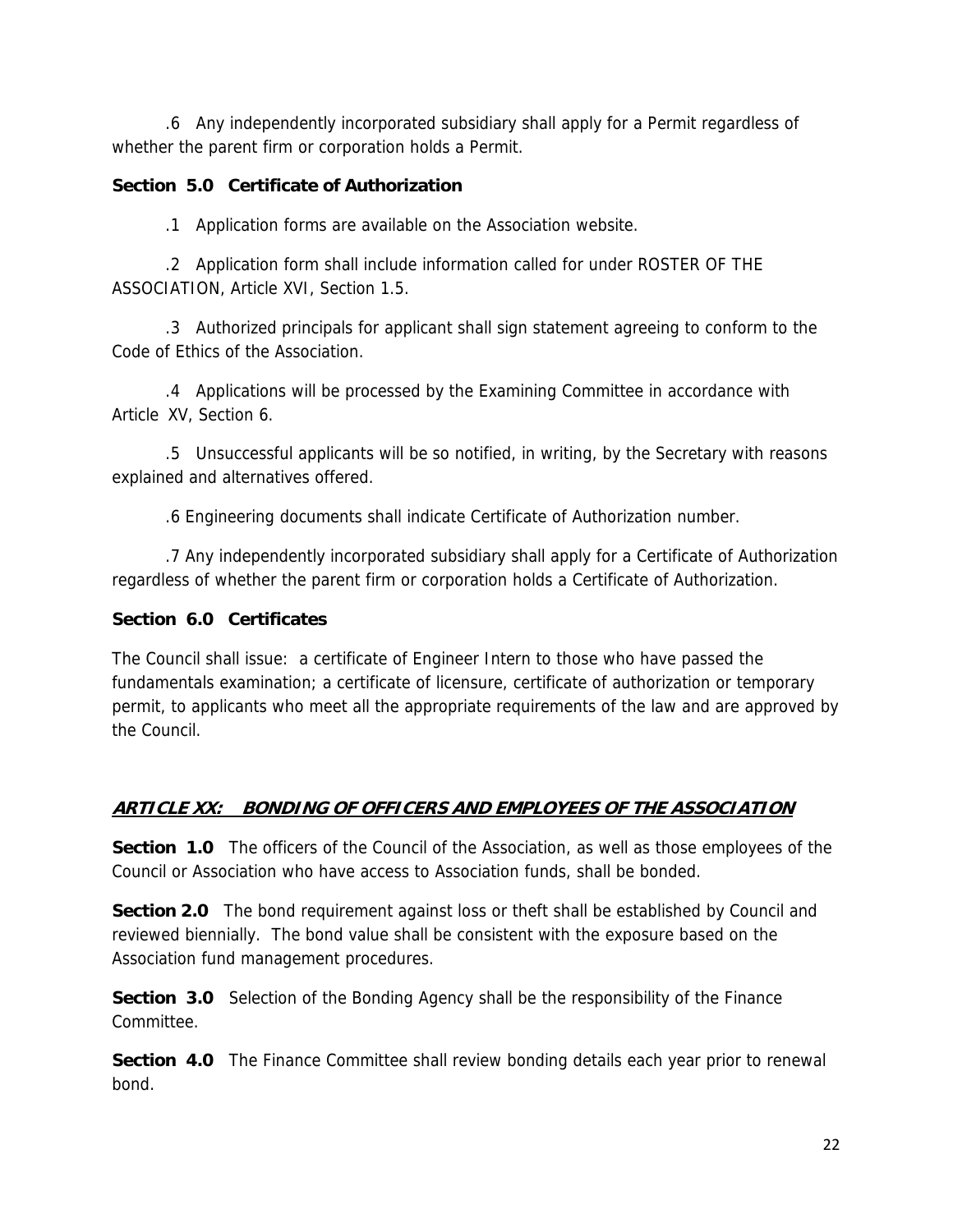## **ARTICLE XXI: CONFIDENTIALITY OF RECORDS**

**Section 1.0** Individual files of applicants and/or licensees shall be held confidential.

**Section 2.0** Members of the Council or office staff shall have access to those files in line with duties associated with the Council but shall not make information available to others, except that any applicant or licensee may, upon written request to the Secretary of Council and in the presence of a Member of Council, examine his own file during the hours when the Association Office is open.

**Section 3.0** Complaints, including violations of the Code of Ethics or violations of the law, submitted to the Council shall be kept confidential by the Council Members and the office staff. Council proceedings and deliberations are to be held publicly. After Council has rendered its decision on the complaint and approved by majority vote, the decision may be made public.

**Section 4.0** The intent of Section 3.0 above is not to withhold or keep secret any proven wrongdoing by Members of the Association, but rather to protect the rights of Members and the general public so that "due process" and "equal protection" for all are observed.

**Section 5.0** Any variance from the above standards shall be made only with specific approval by Council action.

# **ARTICLE XXII: GENERAL**

**Section 1.0** Whenever specific dates are established by these By-Laws, and such dates fall on holidays or weekends, the Council may establish a subsequent date, but not more than two work days later except under emergency conditions.

**Section 2.0** The Council shall request the Attorney General to represent any person, appointed by the Council for committee or other service, in any civil action against such person arising from service for the State of Delaware. (Reference: 24 Del. C., Section 2813(b) May 2, 1986.)

### **ARTICLE XXIII: RULES OF CONDUCT FOR COUNCIL AND COUNCIL APPOINTEES**

### **Section 1.0 Scope**

 1.1 The Rules of Conduct are limited to the powers and functions of Council individually and collectively.

1.2 The Council and its appointees shall be bound by these Rules of Conduct.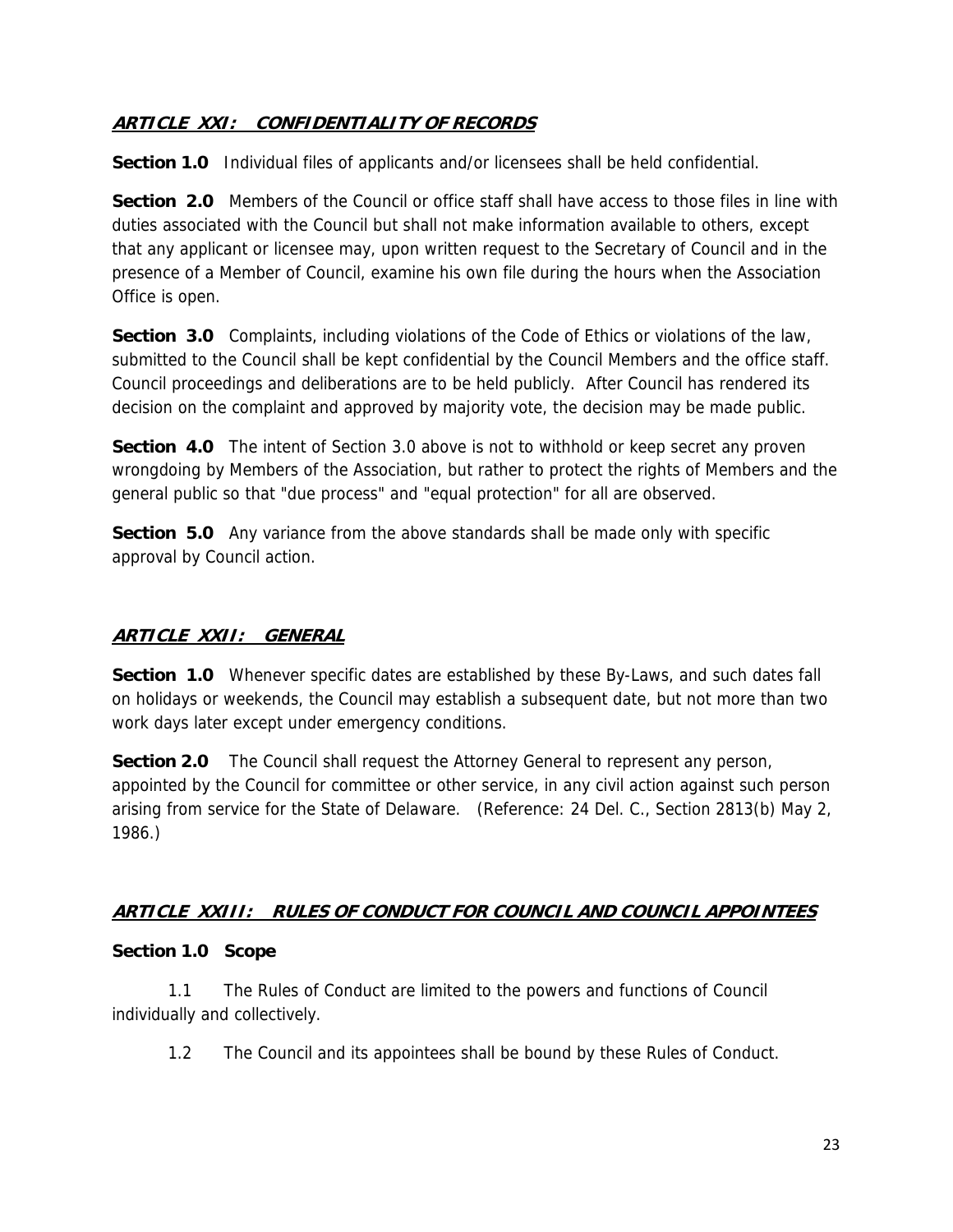1.3 These Rules of Conduct shall not be interpreted to be inconsistent with applicable state and federal law, as amended from time to time.

### **Section 2.0 Accountability**

 2.1 The Rules of Conduct are intended to emphasize the Association's commitment to the highest standards of integrity, fairness and conduct so as to ensure the maximum public trust.

 2.2 In carrying out its functions, the Council and it appointees are expected to be guided by good judgment, personal honesty and sound ethics.

# **Section 3.0 Rules of Conduct**

3.1 Conflict of interest

 It is the responsibility of each Council or Committee member to avoid any actual conflict of interest and/or the appearance of a conflict of interest. The elements to be considered are:

 Disclosure: Council or Committee members holding major interests in organizations that may establish a business or professional relationship with DAPE or the State of Delaware should disclose those interests at the beginning of their Council term or committee appointment. Such disclosure shall be confidential and the Council shall not release such disclosed information, except as may be necessary for the enforcement of these Rules of Conduct.

 Participation in decision making: Council or Committee members participating in the following Association activities shall recuse themselves or abstain from voting if the decisions involve family members, business partners or associates or other individuals or entities in which the Council or Committee member has a pecuniary or personal interest, or if the member(s) could benefit financially or otherwise:

> Disciplinary actions Employment Financial matters License applications Regulatory matters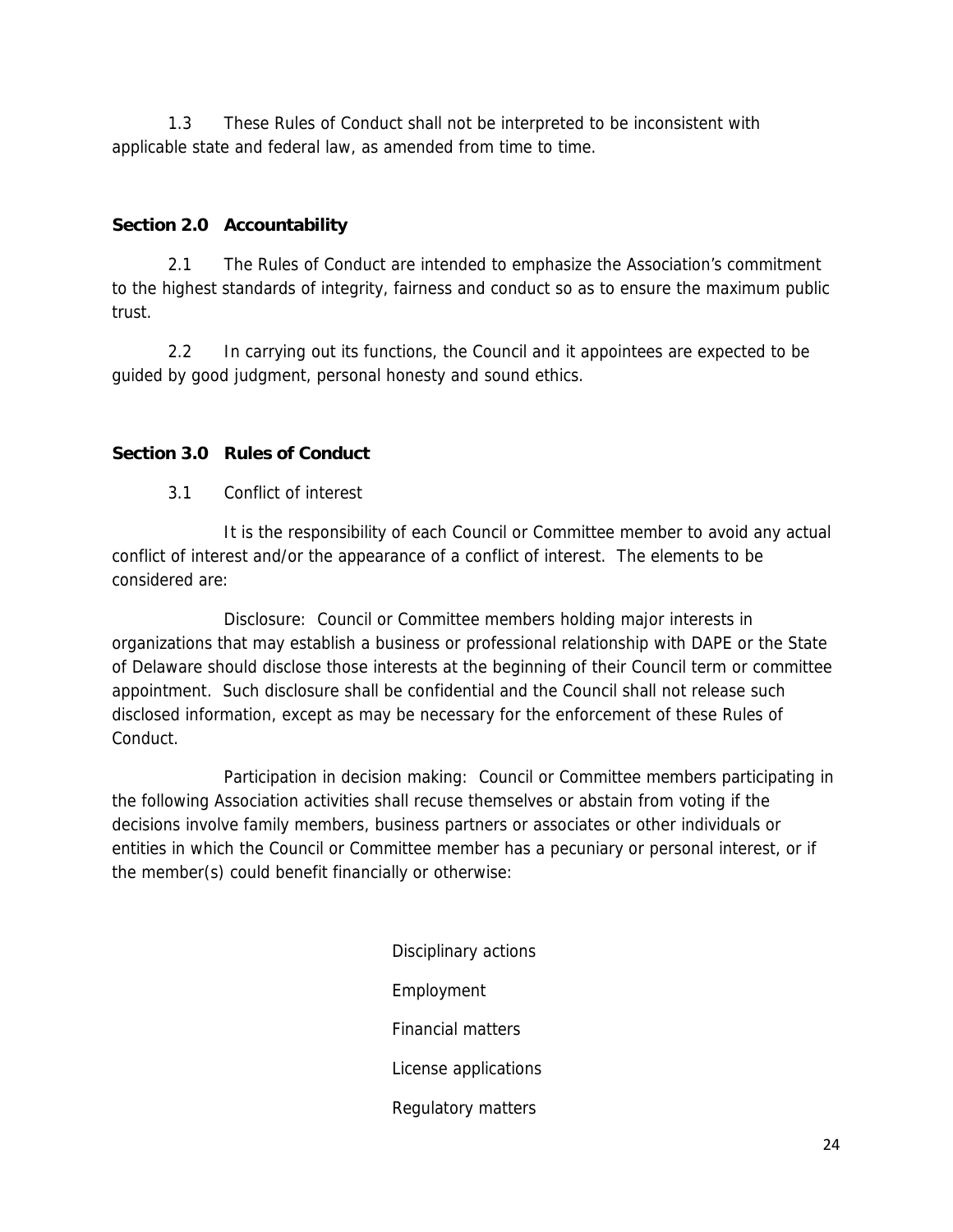### 3.2 Discrimination

 The Council shall not discriminate against any licensee or applicant for licensure, employee or applicant for employment because of age, race, religion, color, handicap, sex, physical condition, developmental disability, sexual orientation or national origin. This provision shall include, but not be limited to the following: Review of applications for licensure, examinations, certificates of authorization or temporary permits; disciplinary actions and appeals; committee appointments; and contractual services.

### 3.3 Sexual Harassment

 The Council will not allow any form of sexual harassment or any such conduct that has the purpose or effect of interfering with a Council member, Committee member or an employee's performance, or creating an intimidating, hostile or offensive environment while conducting Association business.

#### 3.4 Substance Abuse

 The Council recognizes that substances such as alcohol and other drugs are used by individuals sometimes to an extent that their abilities and senses are impaired. The position regarding substance abuse is the same whether alcohol, illegal drugs, prescription drugs, or controlled substances are involved. "Impairment" or "being impaired" means that a Council or Committee member's normal physical or mental abilities, or faculties, while conducting Association business, have been detrimentally affected by the use of substances.

 The Council does not condone Council or Committee members conducting Association Business while their abilities and or senses are impaired through the use of alcohol, illegal or prescription drugs or other controlled substances.

# **ARTICLE XXIV: REVISIONS TO BY-LAWS**

**Section 1.0** The procedure for approval of changes to these By-Laws, in conformance with the requirements of Section 2815 of the Law, shall be as follows:

 .1 Any Member may propose a change to the By-Laws by reporting the proposed change, together with the reasons for same, in writing, to the President of the Council.

 .2 The President of Council shall turn over all such requests to the By-Laws Committee, who shall annually consider such proposals.

 .1 The Committee shall formulate all proposed changes to meet the requirements, for letter balloting by the Members for or against a specific revision to these By-Laws.

 .2 If more than one proposal is made for a similar change, the By-Laws Committee may combine them into a single proposal for the purpose of the ballot.